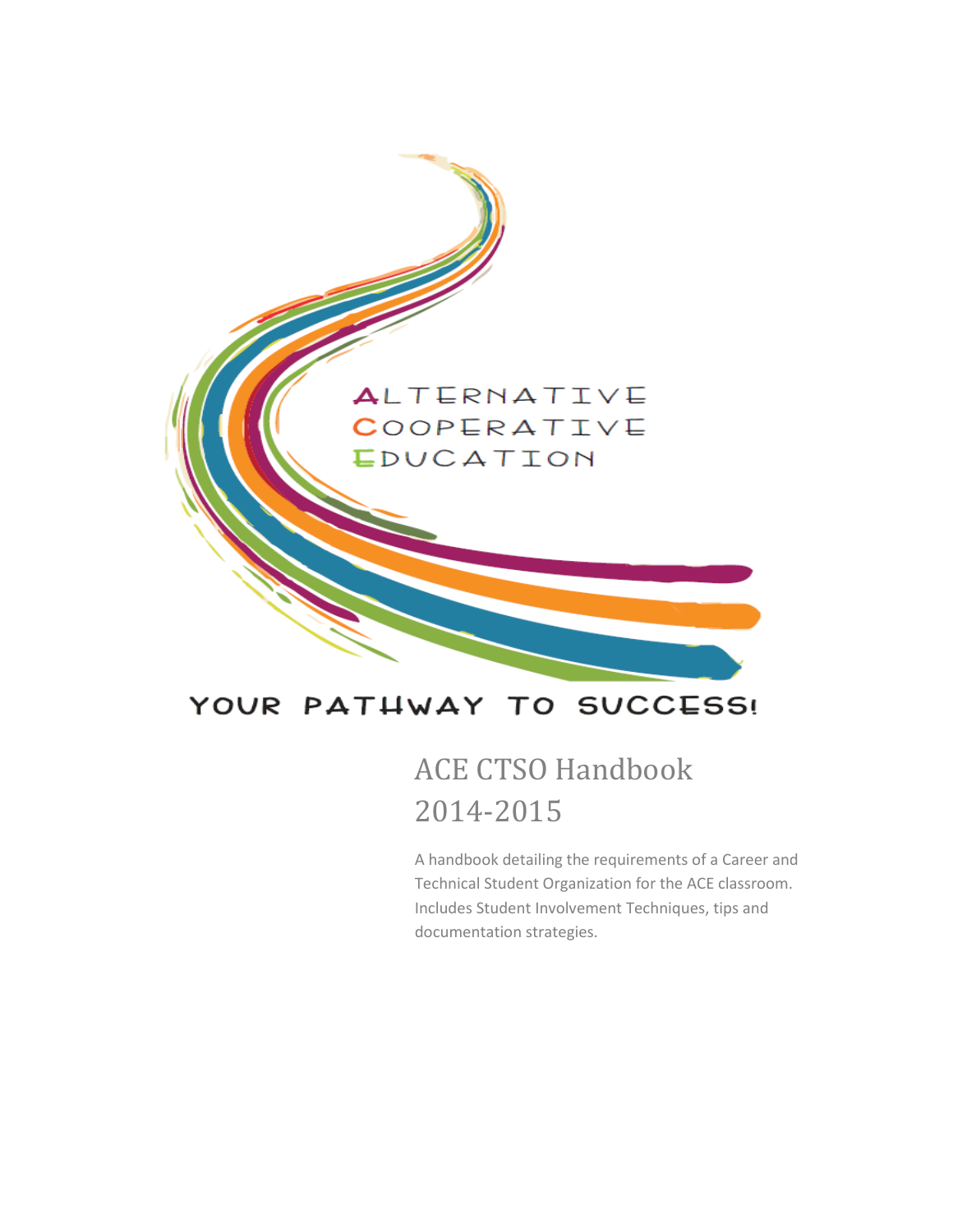## Table of Contents

| CTSO Rule from the Administrator's Handbook     | 3              |
|-------------------------------------------------|----------------|
| <b>Glossary &amp; Resources</b>                 | 5              |
| <b>Bylaws</b>                                   | 6              |
| $(SC)^2$ Bylaws                                 | $\overline{7}$ |
| Sample Chapter (SC) <sup>2</sup> Bylaws         | 12             |
| Membership                                      | 16             |
| <b>Officers</b>                                 | 17             |
| <b>Example Duties of Officers</b>               | 18             |
| Agendas & Minutes                               | 19             |
| Sample Agendas                                  | 21             |
| <b>Sample Meeting Minutes</b>                   | 24             |
| Program of Work                                 | 26             |
| Sample Program of Work                          | 27             |
| <b>Blank Program of Work</b>                    | 29             |
| (SC) <sup>2</sup> Student Leadership Conference | 30             |
| Becoming a Chapter                              | 31             |
| <b>Chapter Application</b>                      | 32             |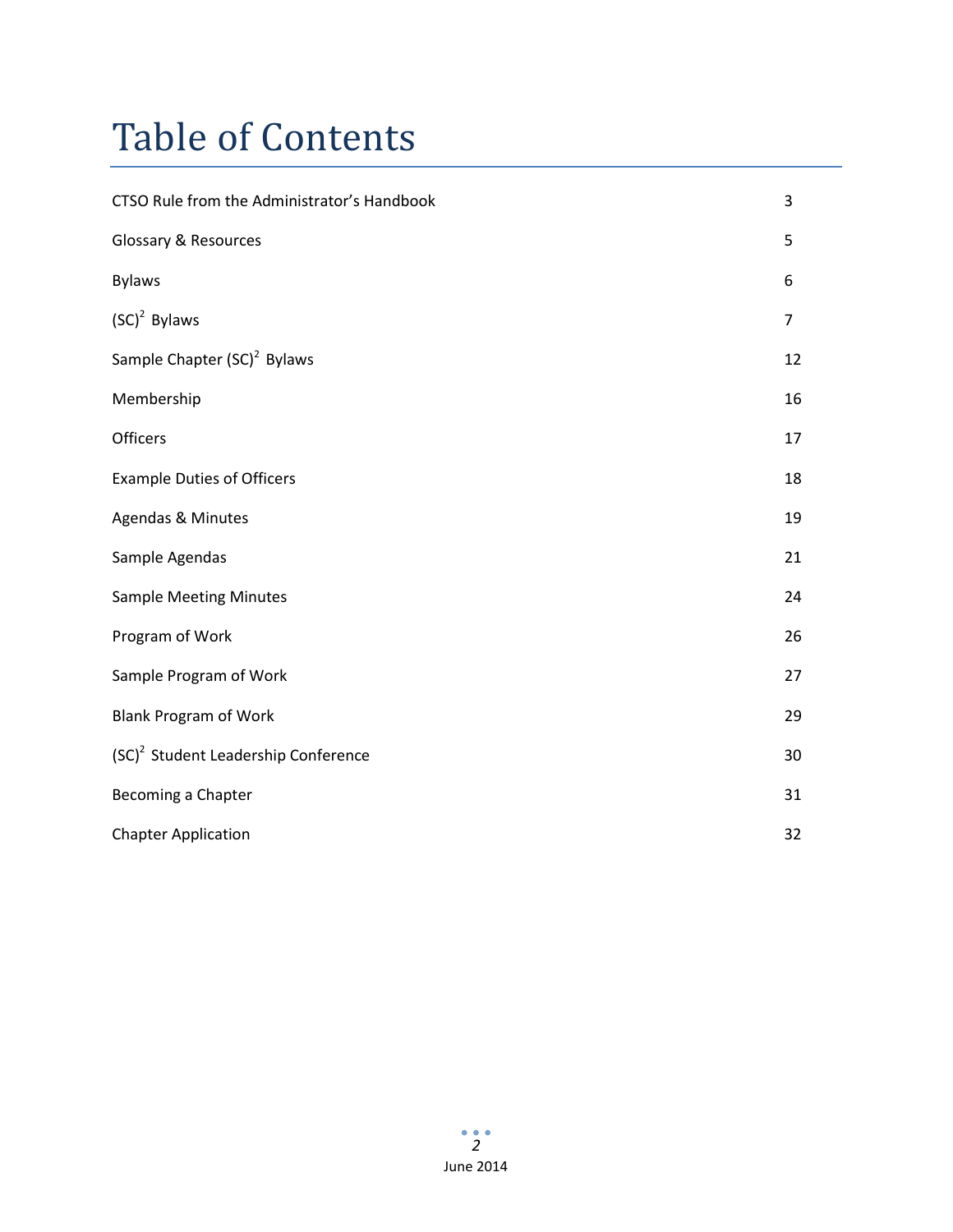## CTSO Rule

### **3.09 Colorado Career and Technical Student Organizations (CTSOs)** *(Board Rule: CTA 3.1F; CRS: 23-8-103 (2d))*

According to Board Rule each CTE program must provide leadership training opportunities by establishing and maintaining all appropriate CTE student leadership organizations as listed herein, or such other leadership organization as may be approved by the Board in special circumstances: Distributive Education Clubs of America (DECA), Future Business Leaders of America (FBLA), Future Farmers of America (FFA), Family Career and Community Leaders of America (FCCLA), Health Occupation Students of America (HOSA), Technology Student Association (TSA) and Skills USA;

Each secondary program must establish and maintain either a state and nationally affiliated CTSO related to their instructional area (both curricular and instructor credential based) or a local CTSO. Resources:

http://www.coloradostateplan.com/ctso.htm

If a state and nationally affiliated CTSO is used, it must be related to the Career Cluster as defined in the following list.

| <b>Agriculture, Natural Resources &amp; Energy</b>          |                       |
|-------------------------------------------------------------|-----------------------|
| Agriculture, Food & Natural Resources                       | <b>FFA</b>            |
| Energy                                                      | FFA, SkillsUSA or TSA |
| <b>Business, Marketing &amp; Public Administration</b>      |                       |
| Management and Administration                               | <b>FBLA</b>           |
| Marketing                                                   | <b>DECA</b>           |
| Finance                                                     | <b>FBLA</b>           |
| Government & Public Administration                          | <b>FBLA</b>           |
| <b>Health Science, Criminal Justice &amp; Public Safety</b> |                       |
| <b>Health Science</b>                                       | <b>HOSA</b>           |
| Law, Public Safety, Corrections & Security                  | <b>HOSA</b>           |
| <b>Hospitality, Human Services &amp; Education</b>          |                       |
| Hospitality & Tourism                                       | <b>FCCLA</b>          |
| Hospitality & Tourism (marketing/mgt.)                      | <b>DECA</b>           |
| <b>Human Services</b>                                       | <b>FCCLA</b>          |
| Cosmetology                                                 | <b>SkillsUSA</b>      |
| <b>Education &amp; Training</b>                             | <b>FCCLA</b>          |
| <b>Skilled Trades &amp; Technical Sciences</b>              |                       |
| Architecture & Construction                                 | SkillsUSA or TSA      |
| Manufacturing                                               | SkillsUSA             |
| Transportation, Distribution & Logistics                    | SkillsUSA             |
| <b>STEM, Arts, Design &amp; Information Technology</b>      |                       |
| <b>STEM</b>                                                 | SkillsUSA or TSA      |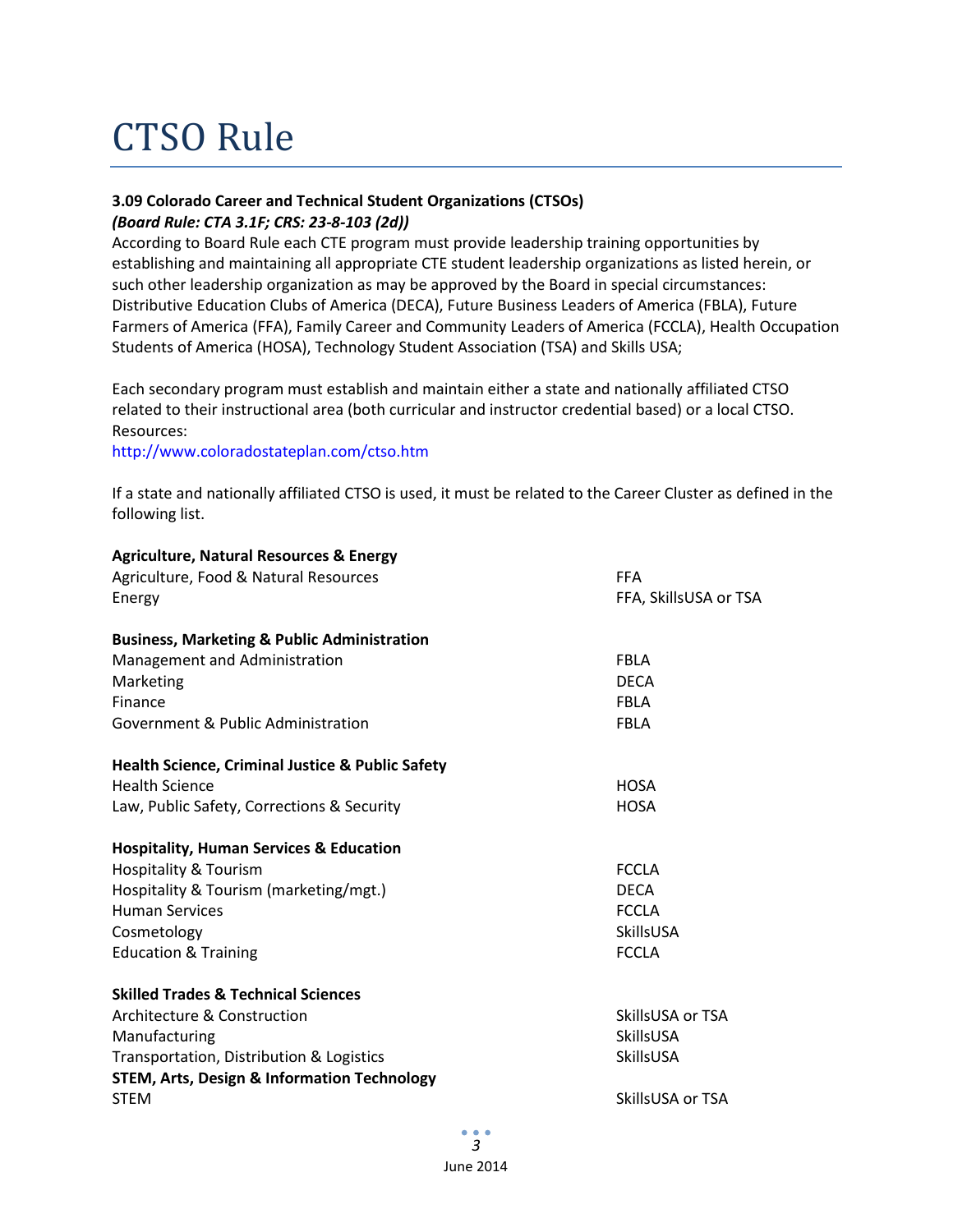|  |  |  | Arts, A/V Technology and Communication |
|--|--|--|----------------------------------------|
|--|--|--|----------------------------------------|

| • Audio/Video Technology & Film         | SkillsUSA or TSA       |
|-----------------------------------------|------------------------|
| • Journalism & Broadcasting             | FBLA, SkillsUSA or TSA |
| • Performing Arts                       | Under Development*     |
| • Printing/Publishing                   | SkillsUSA or TSA       |
| • Visual & Design Arts                  | SkillsUSA or TSA       |
| Interior Design & Fashion Design        | <b>FCCLA</b>           |
| <b>Information Technology</b>           |                        |
| • Information Support and Services      | SkillsUSA or TSA       |
| • Interactive Media                     | SkillsUSA or TSA       |
| • Network Systems & Telecommunications* | SkillsUSA or TSA       |
| • Programming & Software Engineering*   | SkillsUSA or TSA       |
|                                         |                        |

### **Postsecondary & Workforce Readiness**

Alternative Cooperative Education (ACE) Network and Muslim Under Development\* FACS CORE & World of Work FORE ALL THE SECOND FORE A SECOND FORE A SECOND FORE A SECOND FORE A SECOND FORE A SECOND FORE A SECOND FOREST AND THE SECOND FOR THE SECOND FOR THE SECOND FOR THE SECOND FOR THE SECOND FOR THE SE **Other** 

Alternative options will be considered under special circumstances. They must receive approval of Program Director and Dean of Career & Technical Education

\*Areas where no relevant student organization exists are working to create a state and national affiliation option. Programs in these areas must select the local CTSO as defined below.

If a local CTSO is established and maintained but not state and nationally affiliated, it must have (and keep on file copies for the most recent year):

- A constitution and/or set of bylaws, including how membership in the CTSO is determined. In order to be a viable CTSO, the organization must be available to ALL students participating in the program area.
- A list of the current local membership
- A list of current elected officers
- Agendas & minutes of business meetings held by the organization for the current and prior year. At minimum the local CTSO will meet at least two times per term.
- Documentation that the CTSO is co-curricular. Evidence should include examples of how the CTSO activities and program of work is integrated into the daily curricular plan, i.e. class syllabus.
- Documentation of a Program of Work: Programs are expected to carry out a program of work by using committees to plan and carry out activities. This documentation may be as simple as a narrative describing the local chapter's involvement in their selected areas and may vary with the type of CTSO.

This requirement will be effective from July 1, 2009 for all programs at time of renewal.

Programs found not to be in compliance with these requirements may be placed on a one-year conditional approval. If conditional requirements are not met, approval will be revoked.

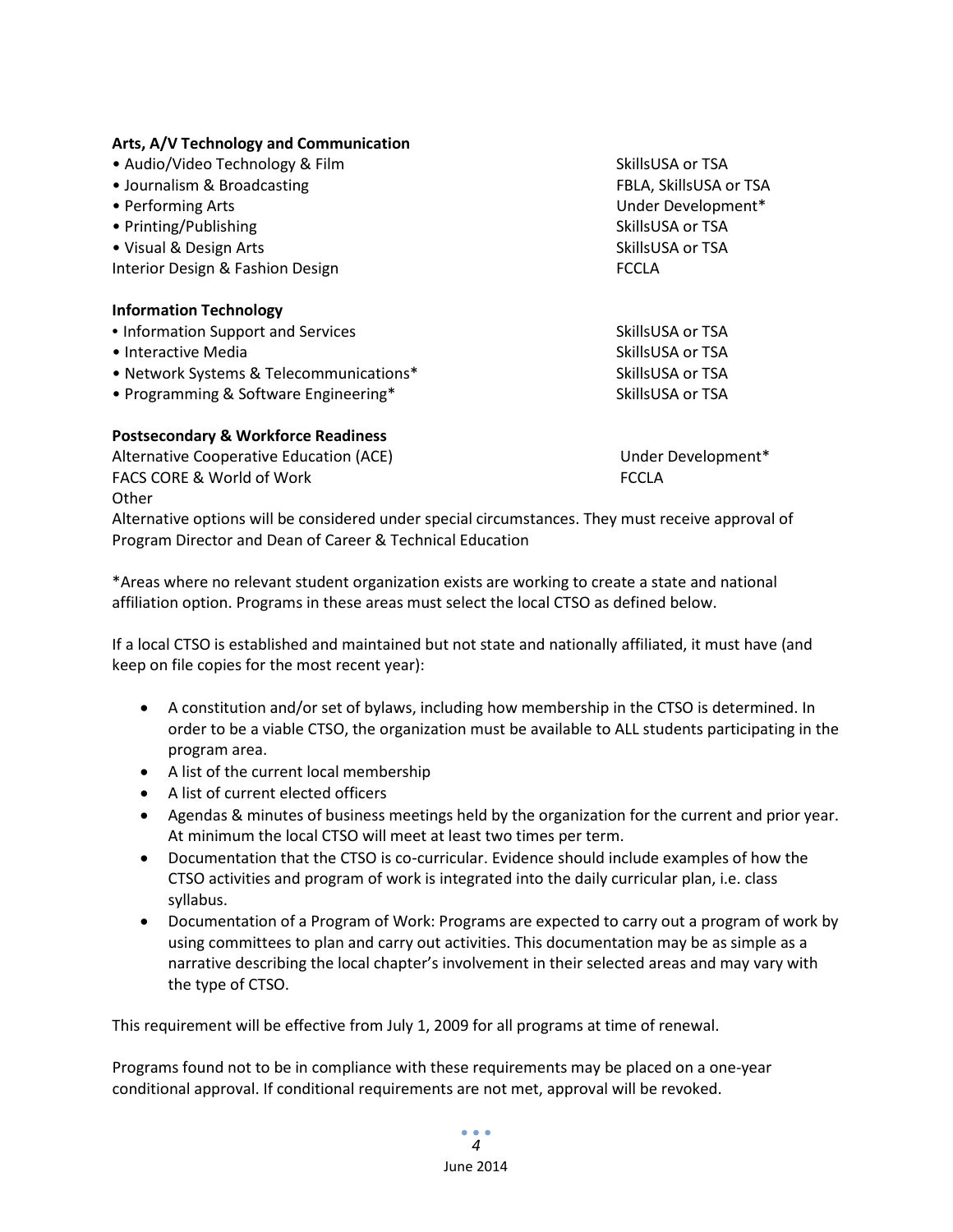## Glossary

**ACE Student Leadership Conference:** An annual event for students. Includes Competitive Events, General Session, Keynote Speaker, Workshops. Check the Colorado ACE Website for more details.

**CTSO:** Career and Technical Student Organization

**Chapter:** A group of students involved in the CTSO. The chapter could be considered all the ACE students in the program. Most often, each individual class is referred to as a chapter. Hence, each teacher can have multiple chapters.

**Chapter Advisor:** A teacher who serves as the adult leader/facilitator of the CTSO chapter.

**Chapter Officers:** Students elected to leadership positions in the classroom/CTSO chapter. Officers are elected by local chapter membership – or classmates. Election procedures, including nomination and/or application guidelines can be determined by each chapter advisor.

**DOCUMENT IT!:** These are suggestions on how to document the requirement. Many times, the SIT (Student Involvement Techniques) can be used as documentation. Before the school year begins, designate a drawer in a filing cabinet as the CTSO Drawer or buy an accordion folder (or something similar) to keep all your CTSO documents.

**(SC)<sup>2</sup> :** Successful Career Students of Colorado. This is the official name of the ACE CTSO.

**SIT - Student Involvement Technique:** These are examples of how to incorporate students in the decision making and organization process.

**State Officers:** Student leaders elected at the annual Colorado ACE Student Leadership Conference.

### Resources

Colorado CTE Website <http://www.coloradostateplan.com/> Colorado CTSO Websites <http://www.coloradostateplan.com/ctso.htm> Colorado ACE Website <http://www.coloradostateplan.com/ACE.htm> Colorado ACE Teacher Conference [http://www.coloradostateplan.com/ACE\\_Teacher.htm](http://www.coloradostateplan.com/ACE_Teacher.htm) Colorado ACE Board Website [http://www.coloradostateplan.com/ACE\\_Board.htm](http://www.coloradostateplan.com/ACE_Board.htm) (SC)<sup>2</sup> Website [http://www.coloradostateplan.com/ACE\\_CTSO.htm](http://www.coloradostateplan.com/ACE_CTSO.htm)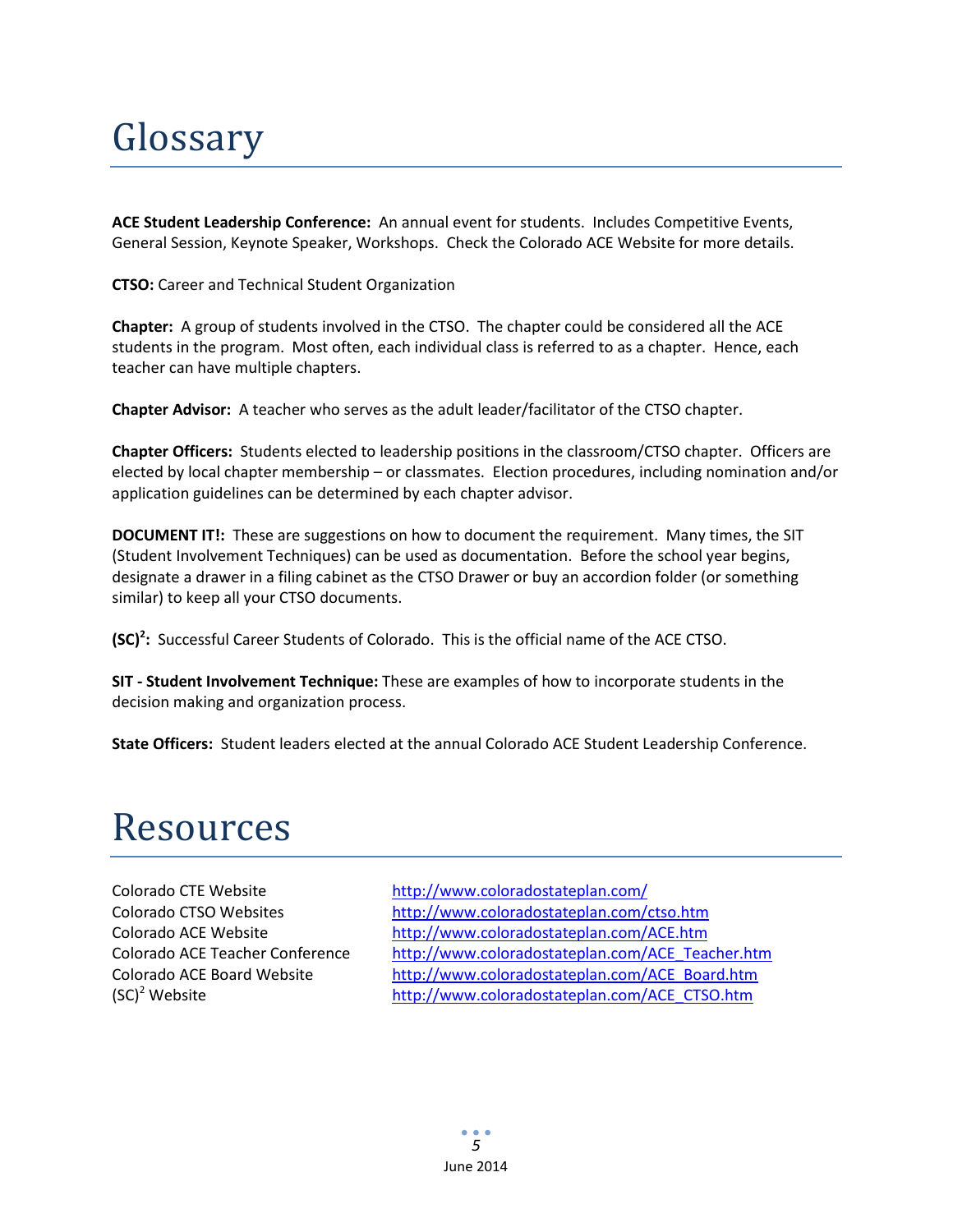## Bylaws

**Requirement:** A constitution and/or set of bylaws, including how membership in the CTSO is determined. In order to be a viable CTSO, the organization must be available to ALL students participating in the program area.

According to the Merriam-Webster dictionary, bylaw is a noun that is defined as a rule adopted by an organization chiefly for the government of its members and the regulation of its affairs.

### **Student Involvement Technique:**

- Challenge each student to bring in a set of bylaws from an organization for extra credit.
- Facilitate a class discussion on the importance of rules (bylaws) in a classroom, work place or an organization.
- Break the classroom into groups of students. Have each group write a set of rules (bylaws) for the classroom.
- Add your own ideas:

### **TIPS:**

- The bylaws should be reviewed every year for relevancy and updated as needed.
- Each class could have their own set of bylaws.
- Use the Sample ABC High School  ${(SC)^2}$  Bylaws (pgs 12-15) as a beginning point for your chapter bylaws.

### **DOCUMENT IT!**

• Print the set of bylaws and keep in a file folder or binder tab marked Bylaws.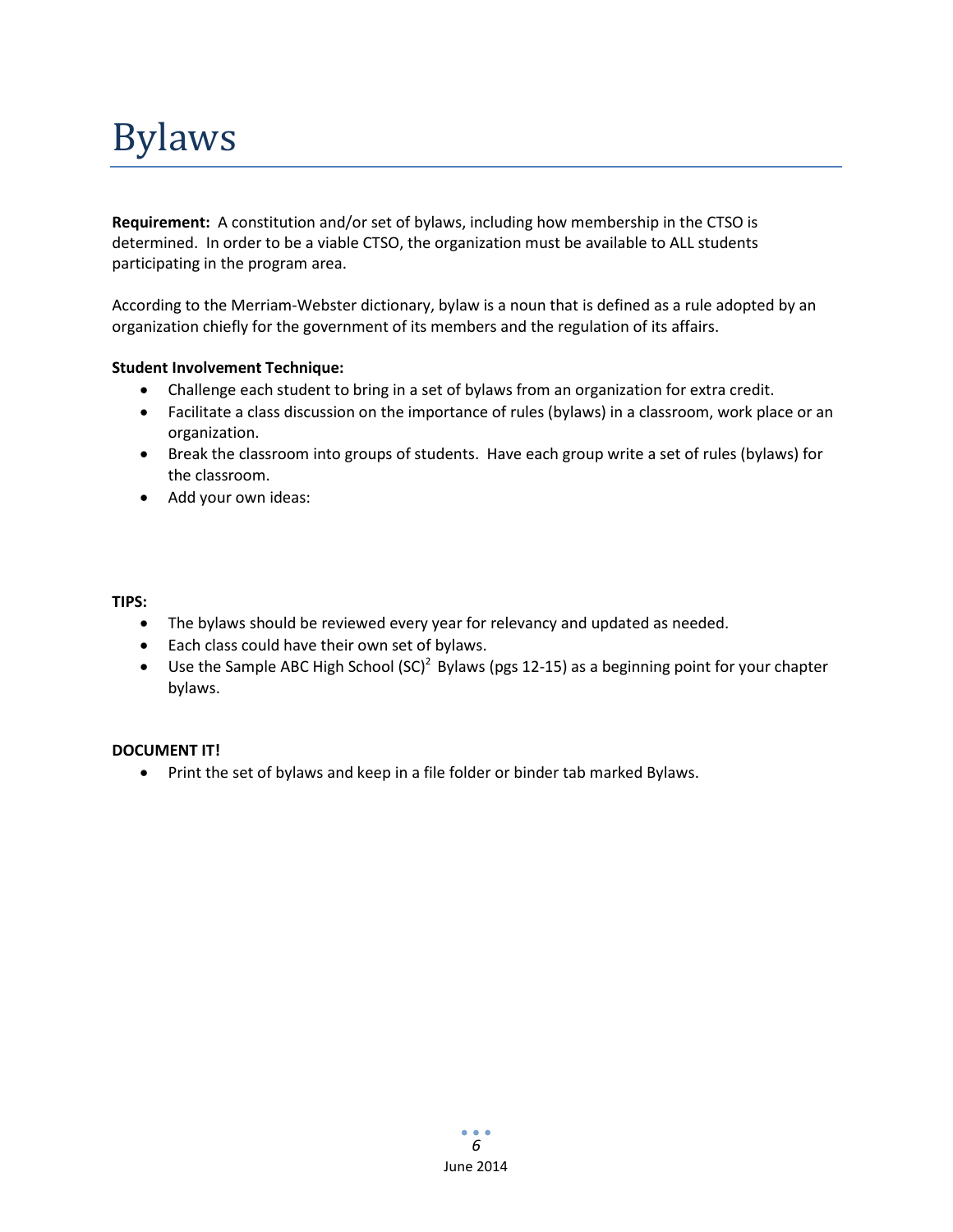### **Successful Career Students of Colorado**

### **BYLAWS**

### **ARTICLE I**

### **NAME**

The name of this organization shall be **Successful Career Students of Colorado** or (SC)<sup>2</sup>.

### **ARTICLE II**

### **PURPOSE**

The primary purpose of  ${({\rm SC})}^2$  is to serve the needs of its members and strengthen ACE (Alternative Cooperative Education) classroom instruction. The  ${(\text{SC})}^2$  and Colorado ACE partnership is fostered in the following ways:

- a. Provides special populations (*special education and at-risk)* with a lifelong pathway to graduation, employment, and career development.
	- b. Fosters programs and activities which develop self-actualization through:
		- 1. Physical, mental, and social well-being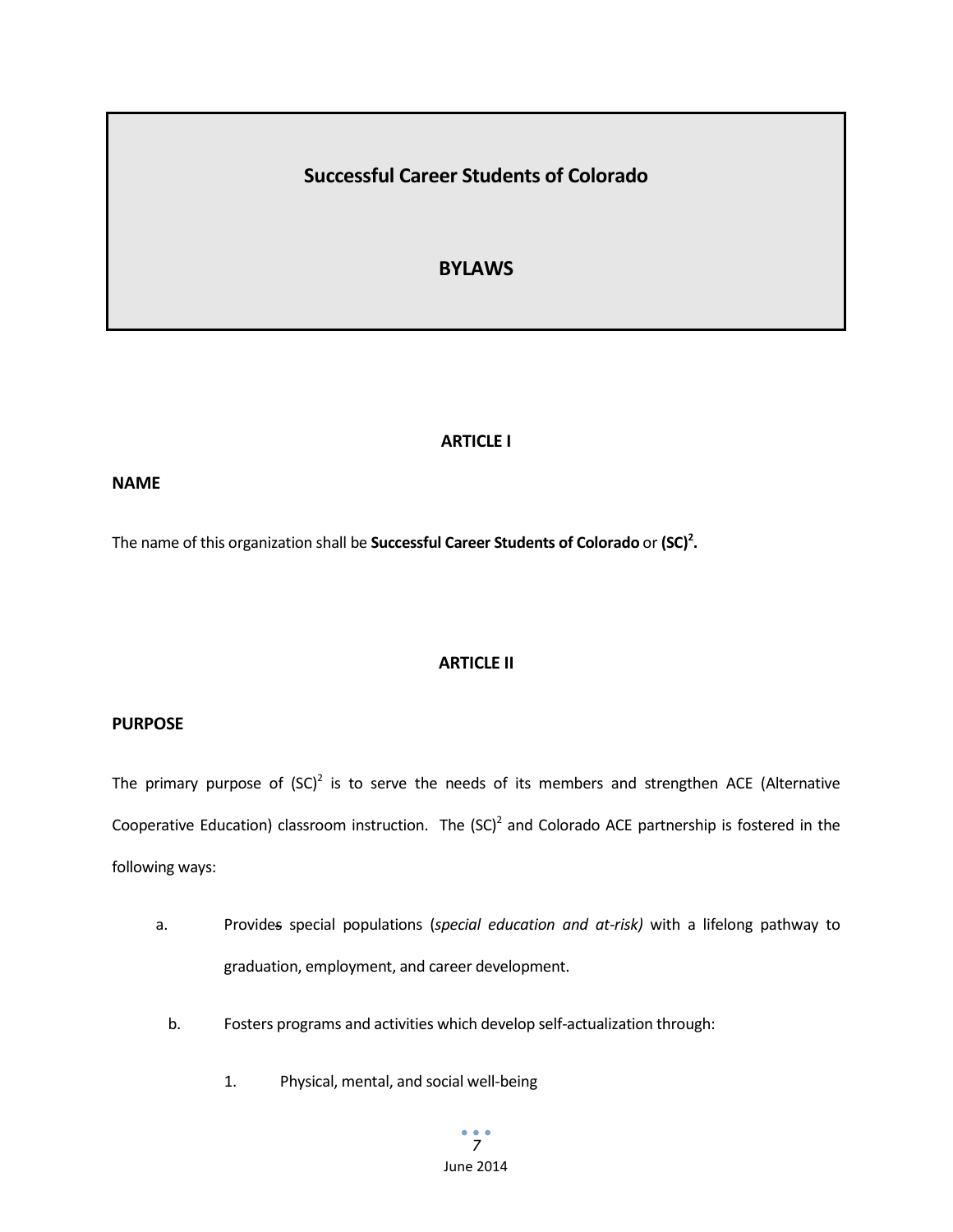- 2. Leadership, character and citizenship
- 3. Ethical practices and respect for the dignity of work
- 4. Financial independence.
- c. Build confidence by providing opportunities to assume responsibilities and develop personal and occupational competencies and social skills.
- d. Provide opportunities for self-assessment and self-knowledge that lead to realistic choices of careers and successful employment.
- e. Promote inter-organizational relationships with professional groups, businesses, industries and other organizations.
- f. Acknowledge individual academic, occupational, and/or service achievements through recognition and awards.

### **ARTICLE III**

### **MEMBERSHIP**

**Section 1.** Membership composition.

 ${(\text{SC})}^2$  is an organization of, by and for students who are or were enrolled in secondary, transition and post-secondary ACE programs.

**Section 2.** Annual affiliation fees shall be specified in policies and procedures and must be approved by the ACE Teacher Board. Additional affiliation fees may be assessed by local organizations.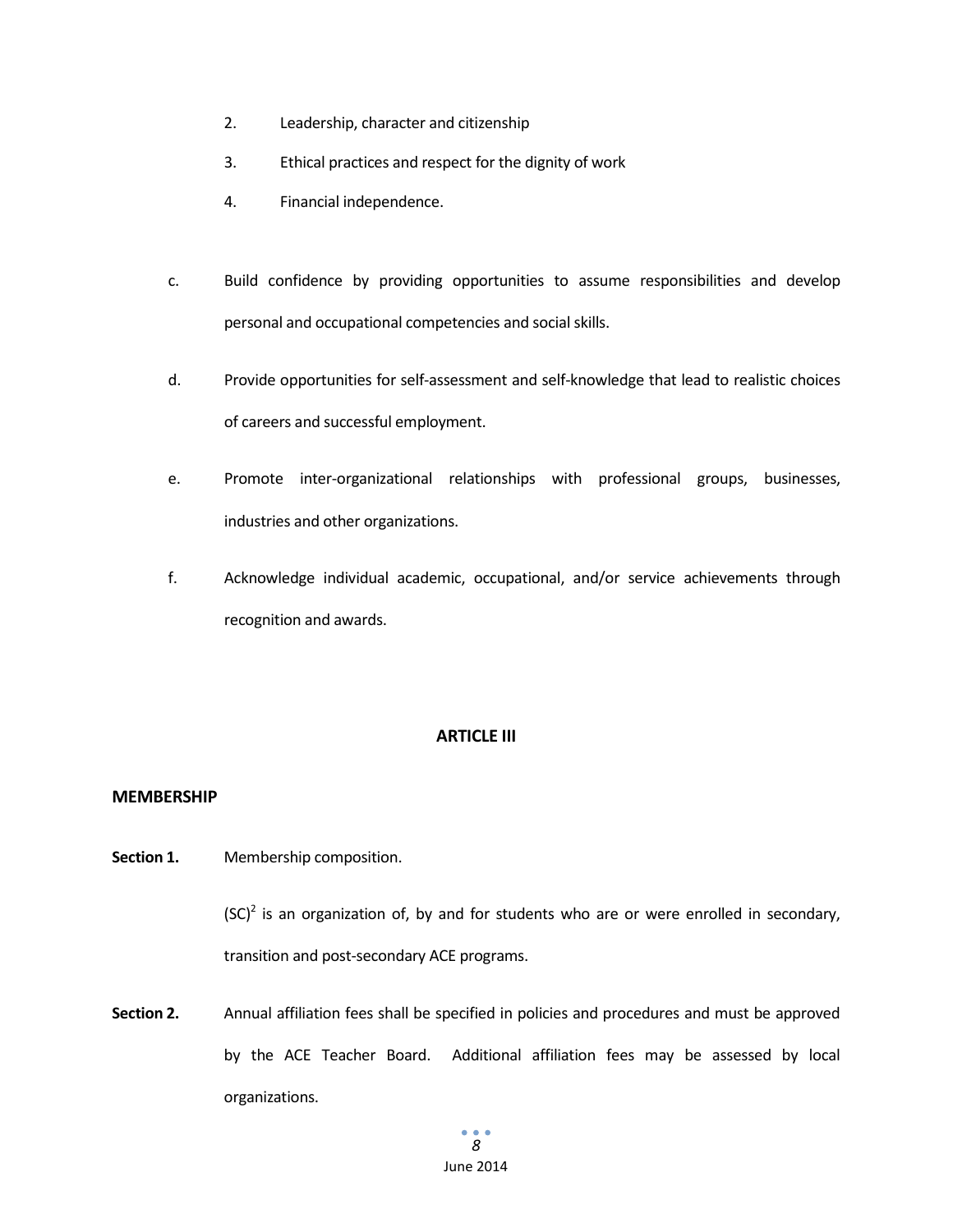### **ARTICLE IV**

#### **STUDENT STATE OFFICERS**

### **Section 1.** (SC)<sup>2</sup> State Officers:

- a.  $(SC)^2$  State Officers shall be selected by the ACE Teacher Board.
	- 1. The Student State Officer candidates shall provide:
		- a. A letter of application, stating motivation, commitment and qualifications.
		- b. A resume.
		- c. A verified statement of academic performance for the current school year.
		- d. A statement of support with the signature of the school principal, CTE director or dean; the signature of the ACE teacher and/or designee; and, the signature of parent or guardian.
- b.  $(SC)^2$  Student State Officers may elect officers.
- c. The duties of the officers shall be specified in these Bylaws and in the parliamentary authority adopted by the organization.
- **Section 2.** Duties of (SC)<sup>2</sup> Student State Officers:
	- a. The  $(SC)^2$  State Officers shall make themselves available, as necessary, to promote the general welfare of the Colorado ACE Student Organization.
	- b. (SC)<sup>2</sup> State Officers shall serve as consultants to the Colorado ACE Teacher Board.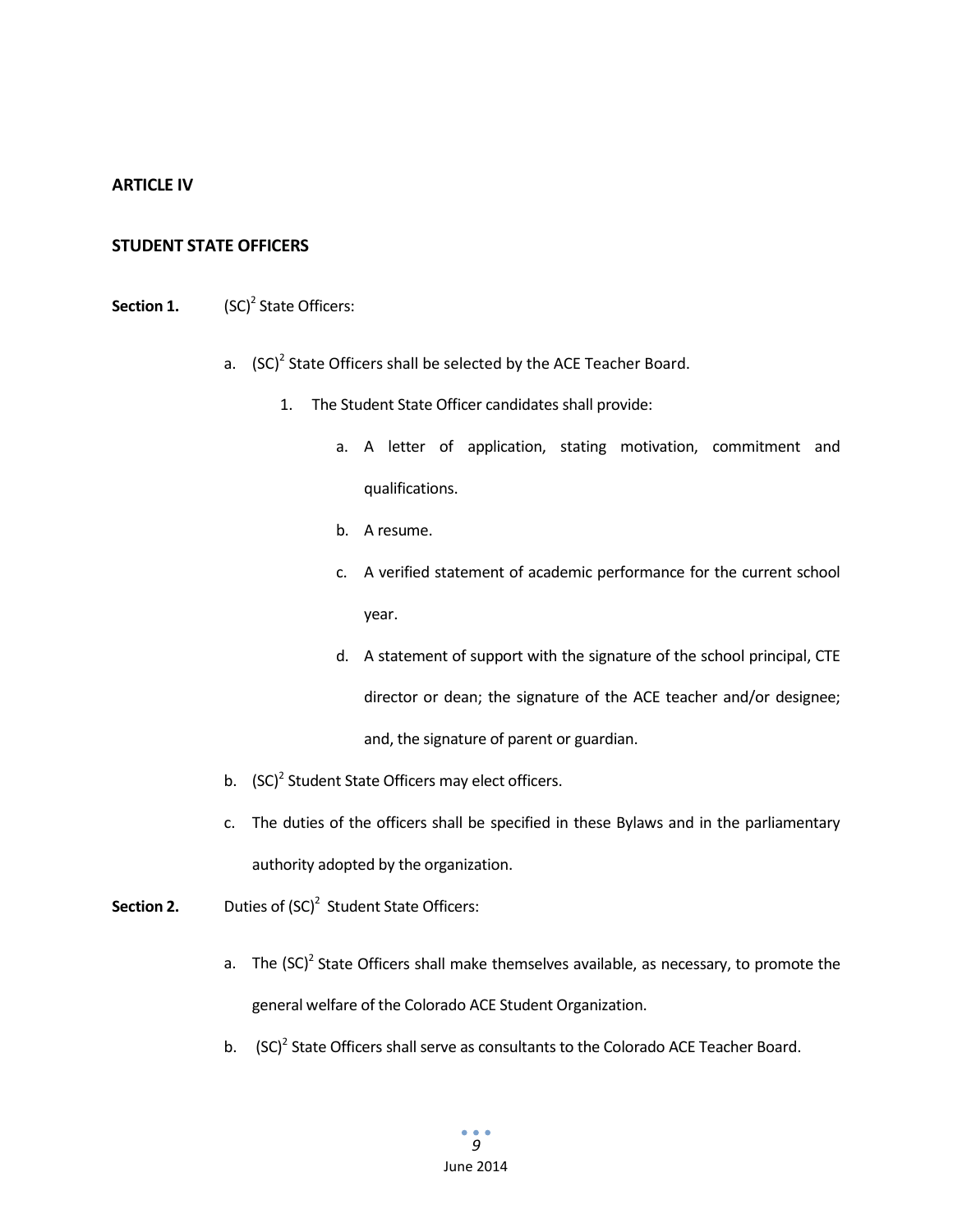- c.  $(SC)^2$  State Officers shall work with the ACE Teacher Board to develop and facilitate all statewide student leadership conferences.
- d.  $(SC)^2$  State Officers shall be responsible for public relations and marketing campaigns.
- e.  $(SC)^2$  State Officers shall promote community service and service learning opportunities.

### **ARTICLE V**

#### **MEETINGS**

**Section 1.** An annual State Leadership Conference shall be held each year with the time and place to be designated by the (SC)<sup>2</sup> State Officers and the ACE Teacher Board.

#### **ARTICLE VI**

### **SUPERVISION**

- **Section 1.** The state ACE Teacher Board shall be responsible for the Colorado ACE Student Organization association.
- **Section 2.** The Colorado Community College System staff provides guidance for the Colorado ACE Student Organization.

#### **ARTICLE VII**

#### **PARLIAMENTARY AUTHORITY**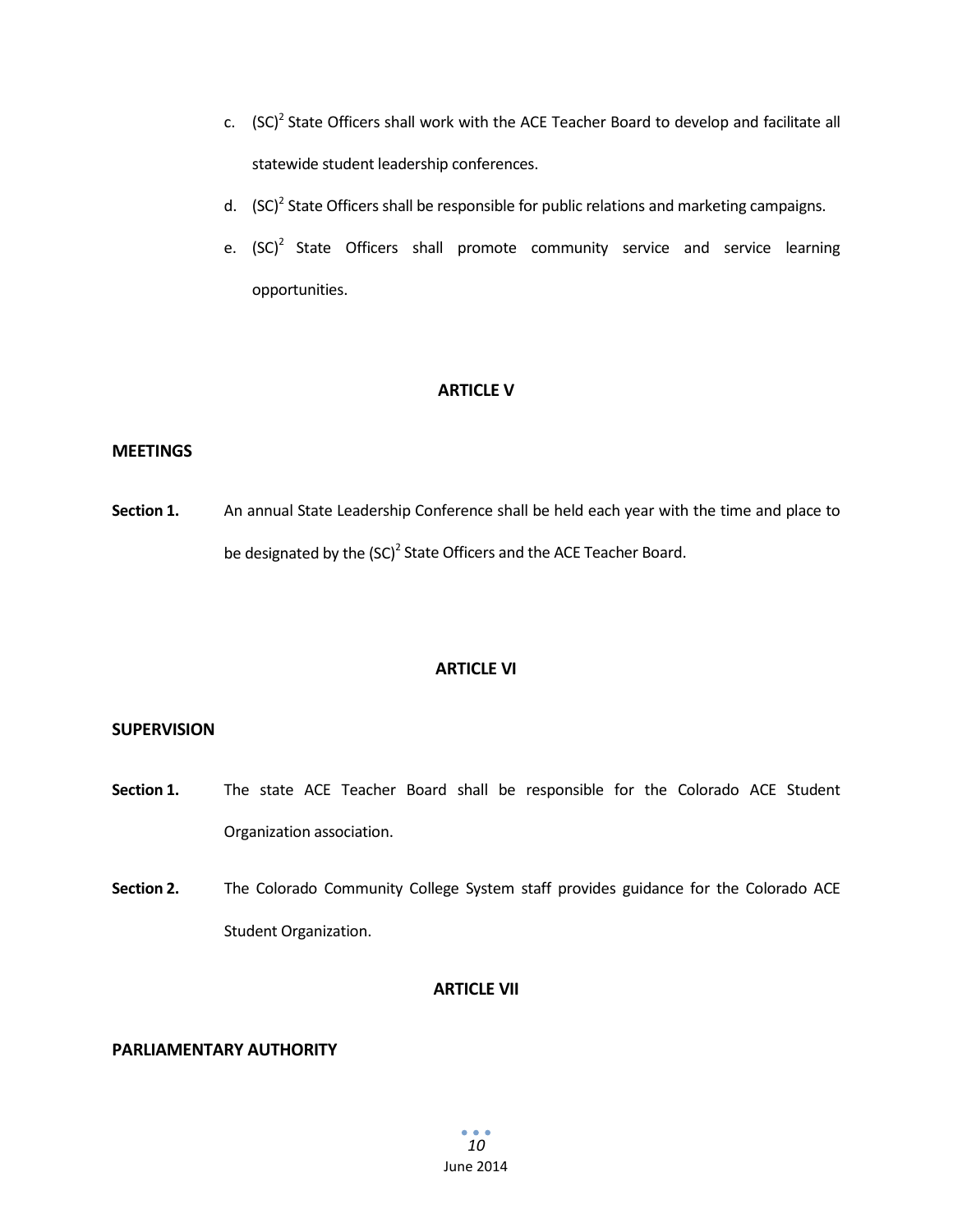The rules contained in the current edition of **Robert's Rules of Order, Newly Revised,** shall govern the organization in all cases to which they are applicable and in which they are not inconsistent with these Bylaws and any special rules the organization may adopt.

### **ARTICLE VIII**

### **AMENDMENTS**

These Bylaws may be amended by a two-thirds vote at any  $(SC)^2$  Student State Officer Meeting, ACE Teacher Board Meeting, or (SC)<sup>2</sup> Student Leadership Conference.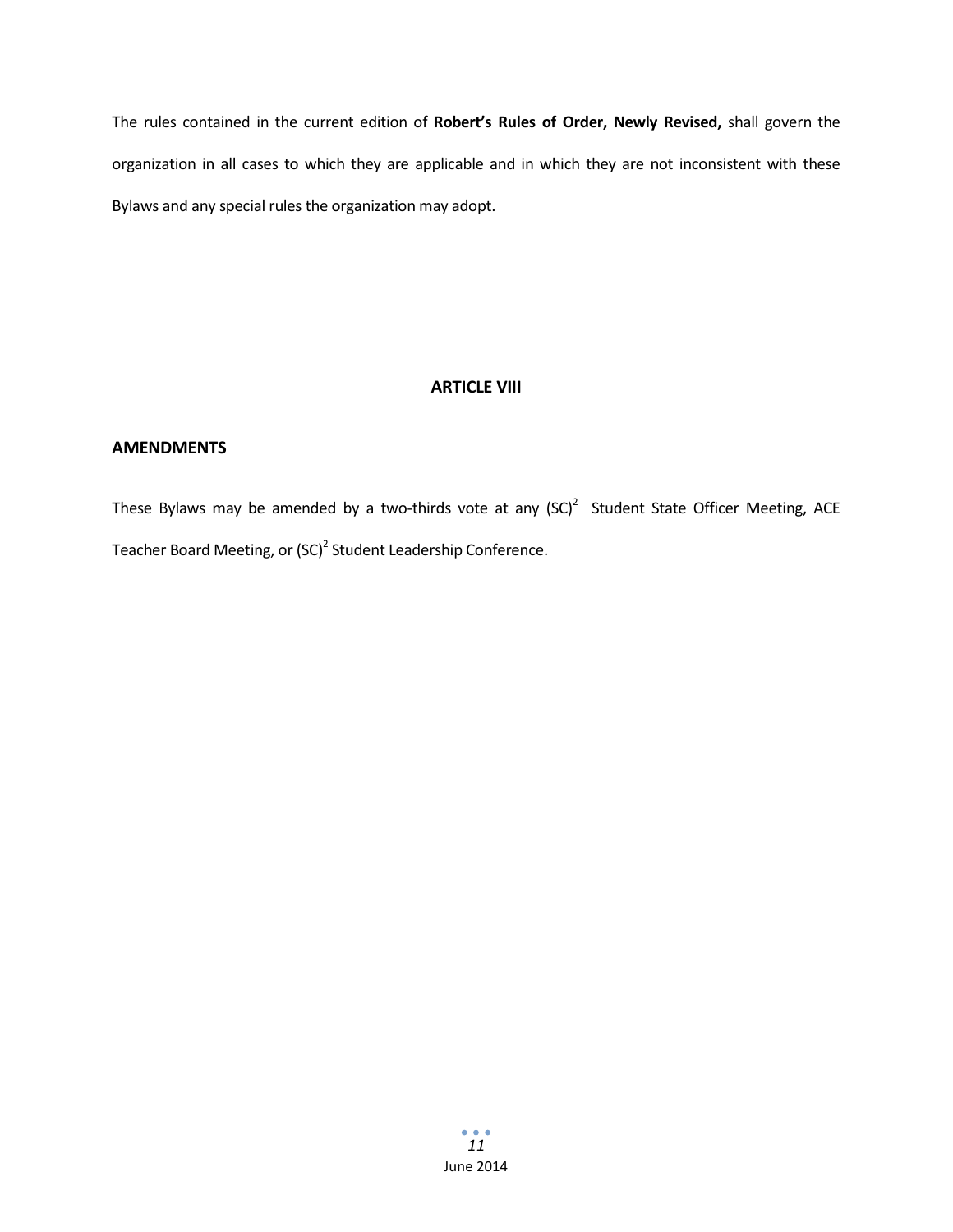### **ABC High School (SC)2**

### **SAMPLE BYLAWS**

### **ARTICLE I**

#### **NAME**

The name of this organization shall be **ABC High School Successful Career Students of Colorado** or **(SC)2 .**

### **ARTICLE II**

### **PURPOSE**

The primary purpose of ABC High School  $(SC)^2$  is to serve the needs of its members and strengthen ACE (Alternative Cooperative Education) classroom instruction. The ABC High School  ${|\text{SC}|}^2$  and ACE partnership is fostered in the following ways:

- a. Provides special populations (*special education and at-risk)* with a lifelong pathway to graduation, employment, and career development.
	- b. Fosters programs and activities which develop self-actualization through:
		- 1. Physical, mental, and social well-being
		- 2. Leadership, character and citizenship
		- 3. Ethical practices and respect for the dignity of work
		- 4. Financial independence.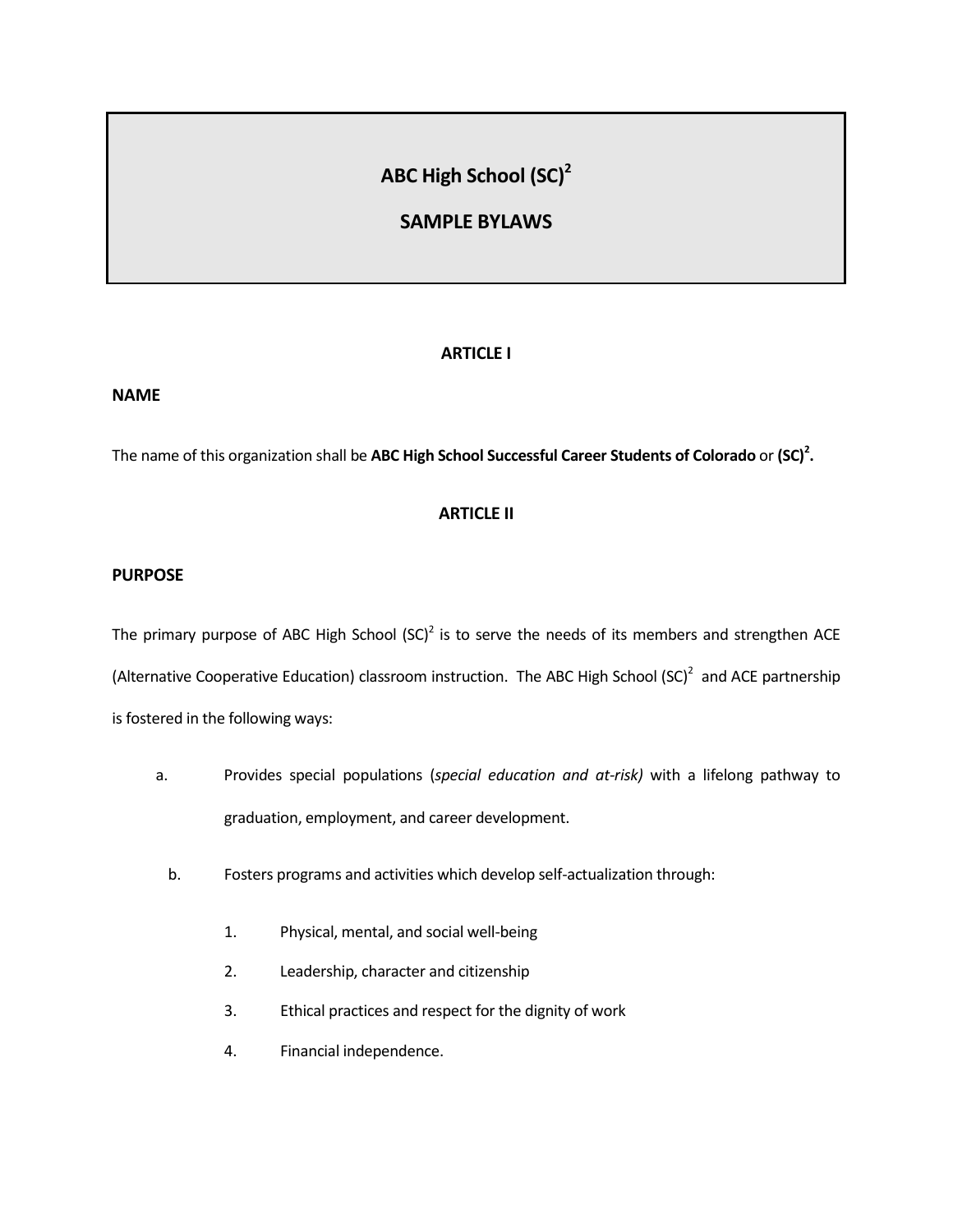- c. Build confidence by providing opportunities to assume responsibilities and develop personal and occupational competencies and social skills.
- d. Provide opportunities for self-assessment and self-knowledge that lead to realistic choices of careers and successful employment.
- e. Promote inter-organizational relationships with professional groups, businesses, industries and other organizations.
- f. Acknowledge individual academic, occupational, and/or service achievements through recognition and awards.

### **ARTICLE III**

### **MEMBERSHIP**

**Section 1.** Membership composition.

ABC High School  ${(\mathsf{SC})}^2$  is an organization of, by and for students who are or were enrolled in secondary, transition and post-secondary ACE programs.

Section 2. Annual affiliation fees are specified by the Colorado (SC)<sup>2</sup>. There will be no local affiliation fees.

### **ARTICLE IV**

### **STUDENT CHAPTER OFFICERS**

- **Section 1.** (SC)<sup>2</sup> Chapter Officers:
	- a.  $(SC)^2$  Chapter Officers shall be selected by the chapter.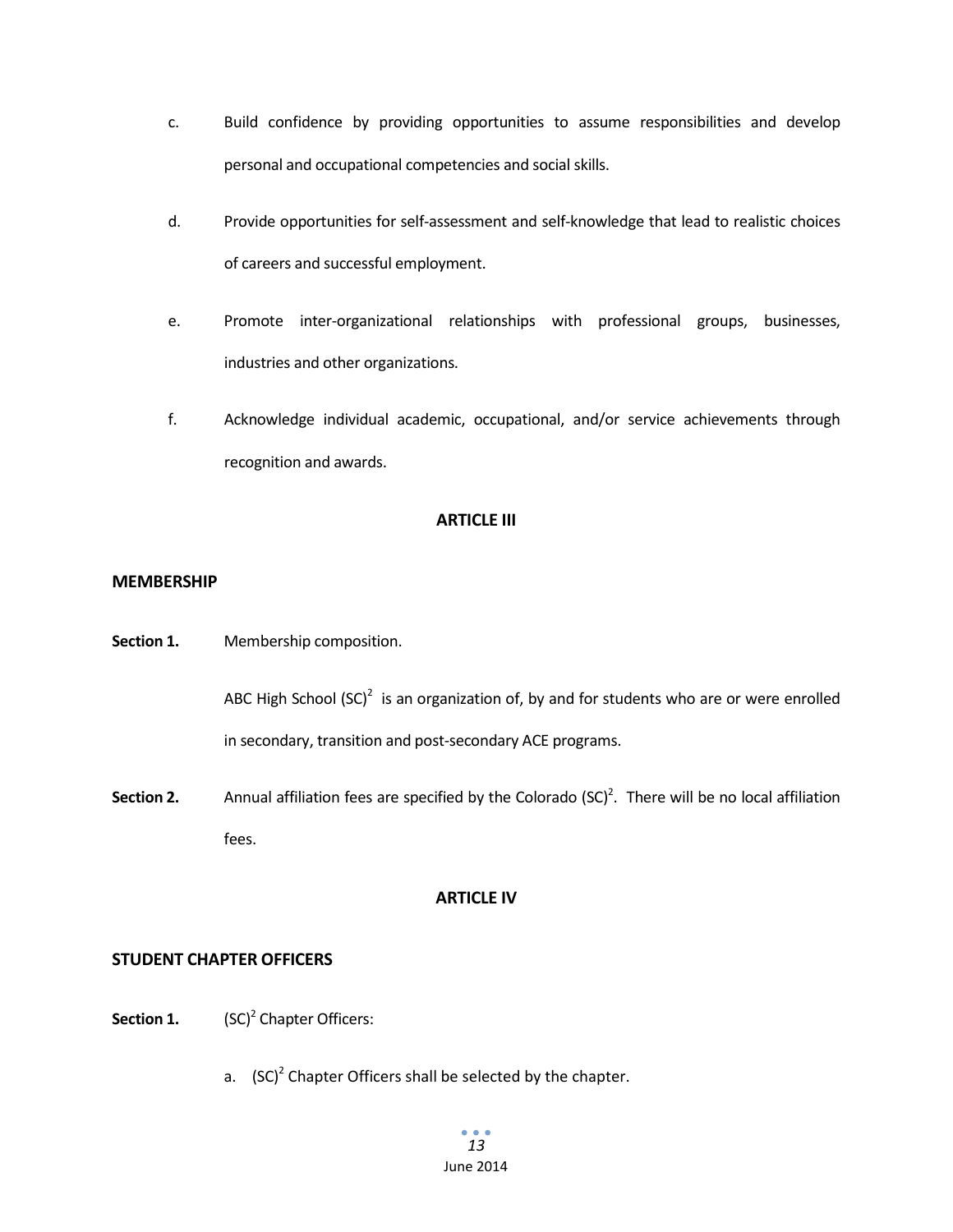- b. The duties of the officers shall be specified in these Bylaws and in the parliamentary authority adopted by the organization.
- **Section 2.** Duties of (SC)<sup>2</sup> Chapter Officers:
	- a. The  $(SC)^2$  Student Chapters Officers shall make themselves available, as necessary, to promote the general welfare of ABC High School  ${(\text{SC})}^2$ .
	- b. The ABC High School  $(SC)^2$  President shall preside over all chapter meetings, develop meeting agendas, conduct meetings according to chapter bylaws, develop Program of Work and coordinate activities with chapter advisor, appoint committees as appropriate.
	- c. The ABC High School  $(SC)^2$  Vice President shall assist the president in all leadership functions, preside over chapter activities in the absence of the president, assume the duties of the president should the office be vacated, and coordinate all committee work.
	- d. The ABC High School  $(SC)^2$  Secretary shall prepare the minutes of meetings, chapter correspondence and reports, assist the president in meeting agenda development, record the roll at all chapter meetings and read minutes and communications at chapter meetings.
	- e. The ABC High School  $(SC)^2$  Treasurer shall maintain efficient management and documentation of chapter funds and keep financial records neat and accurate, according to school district policies.
	- f. The ABC High School  $(**SC**)<sup>2</sup>$  Historian shall maintain a history of local chapter activities throughout the year.
	- g. The ABC High School  ${ |(SC)|^2}$  Reporter shall coordinate publicity for chapter activities by submitting articles to local and school newspapers.

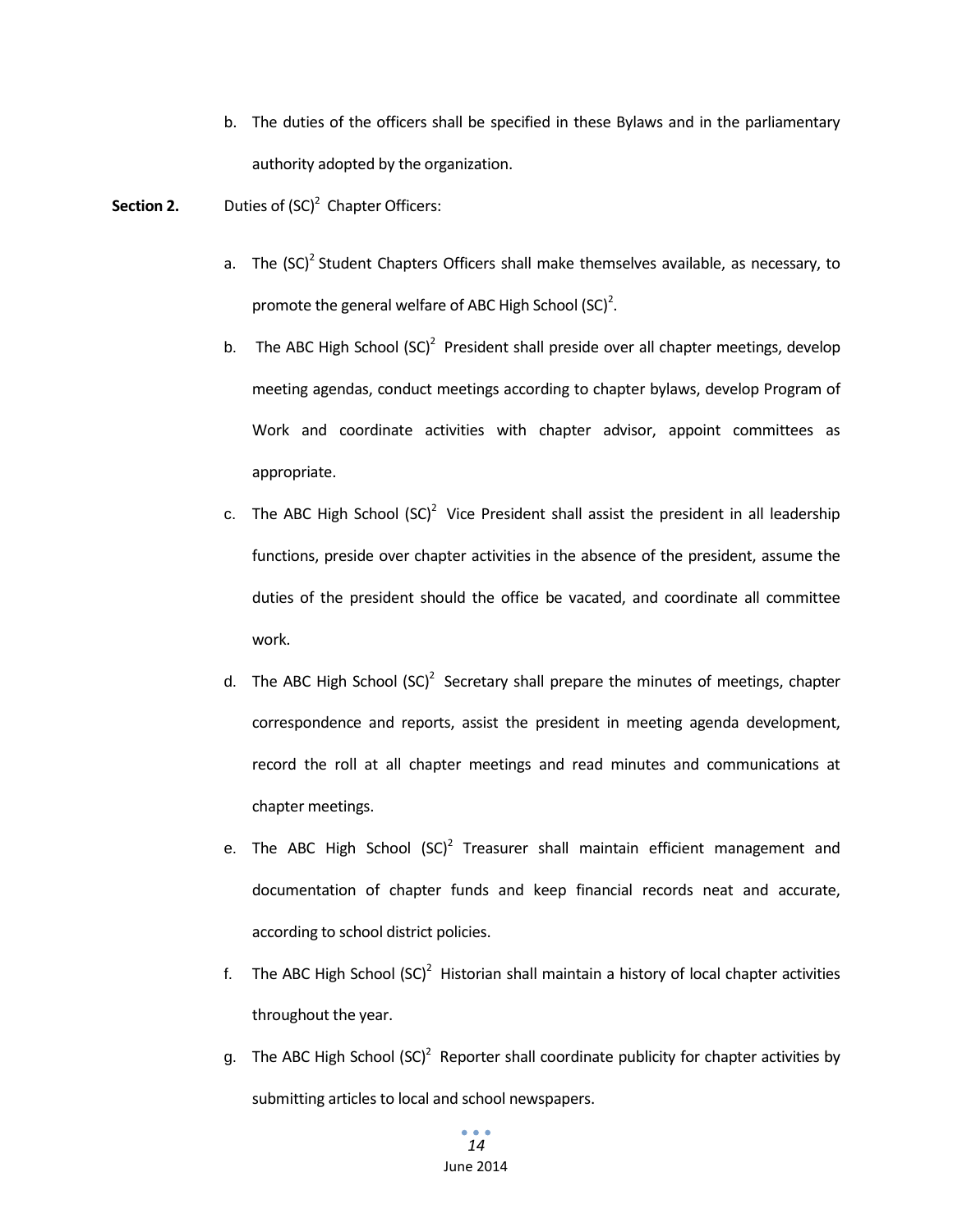### **ARTICLE V**

#### **MEETINGS**

**Section 1.** Meetings shall be held at least two times per term with the time and place to be designated by the ABC High School  $(SC)^2$  Chapter Officers and the ABC High School ACE Teacher.

#### **ARTICLE VI**

### **SUPERVISION**

**Section 1.** The ABC High School ACE Teacher shall be responsible for the ABC High School (SC)<sup>2</sup>.

### **ARTICLE VII**

#### **PARLIAMENTARY AUTHORITY**

The rules contained in the current edition of **Robert's Rules of Order, Newly Revised,** shall govern the organization in all cases to which they are applicable and in which they are not inconsistent with these Bylaws and any special rules the organization may adopt.

### **ARTICLE VIII**

#### **AMENDMENTS**

These Bylaws may be amended by a two-thirds vote at any ABC High School(SC)<sup>2</sup> Student Chapter Officer Meeting.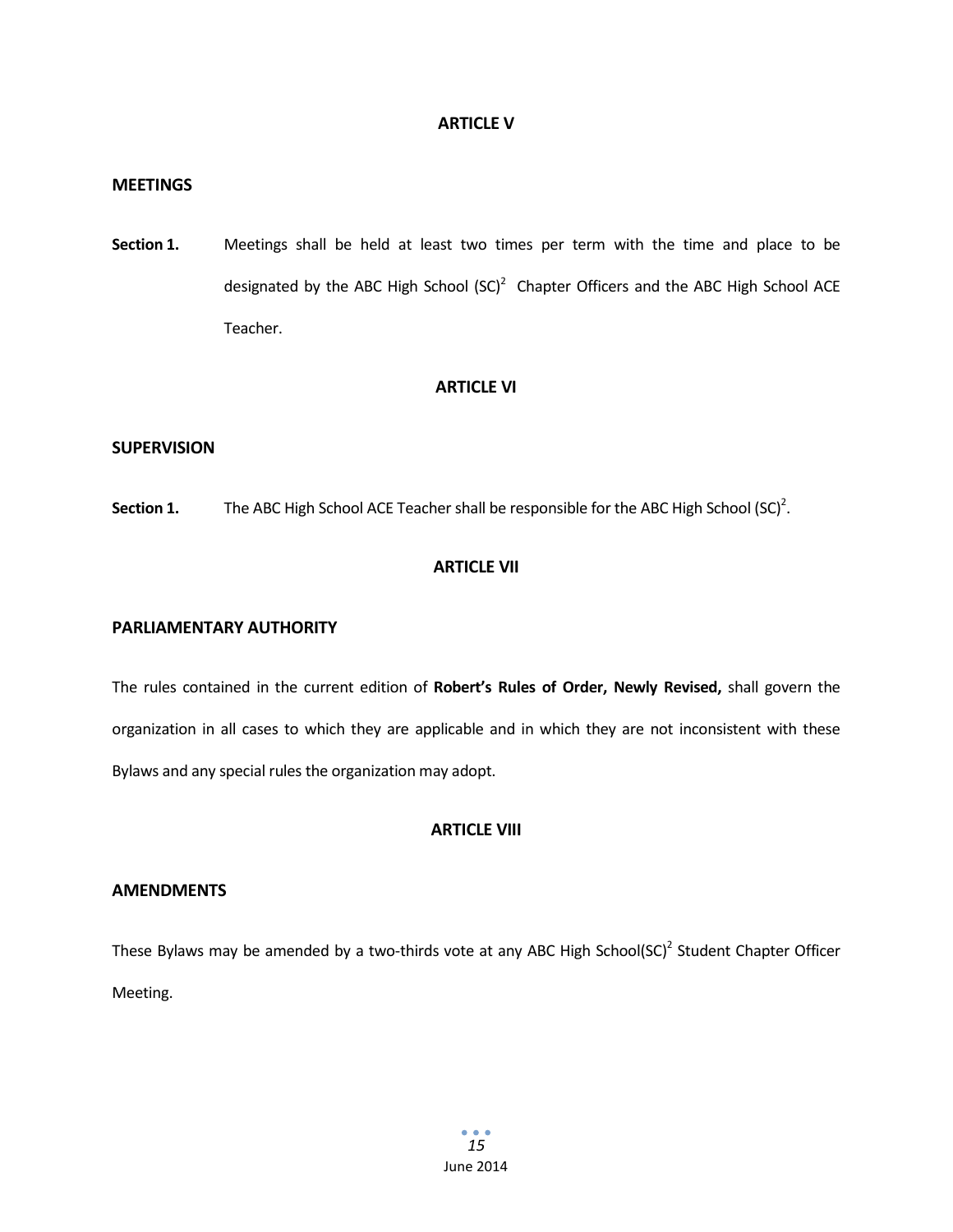### Membership

### **Requirement:** A list of the current local membership

Membership is a list of students who are members of your school's  $(SC)^2$  chapter. At this time, there are no membership fees, so all your students can be considered members of  ${(\mathsf{SC})}^2$ .

### **Student Involvement Technique:**

- Facilitate a "chapter-naming contest" for each class. Have students vote on their favorite, appropriate names. (This can be a pre-cursor to a discussion on parliamentary procedure or citizenship - especially during election years.)
- When writing resumes, encourage students to write "Colorado ACE Student Organization member" under Involvement/Activities.
- During career exploration, require students list at least one professional organization in their field of interest. (Example: AMA – American Medical Association for a doctor)
- Add your own ideas:

### **TIPS:**

• The membership list should be updated every semester.

### **DOCUMENT IT!**

• Print your class rosters and keep in a file folder or binder tab marked Membership.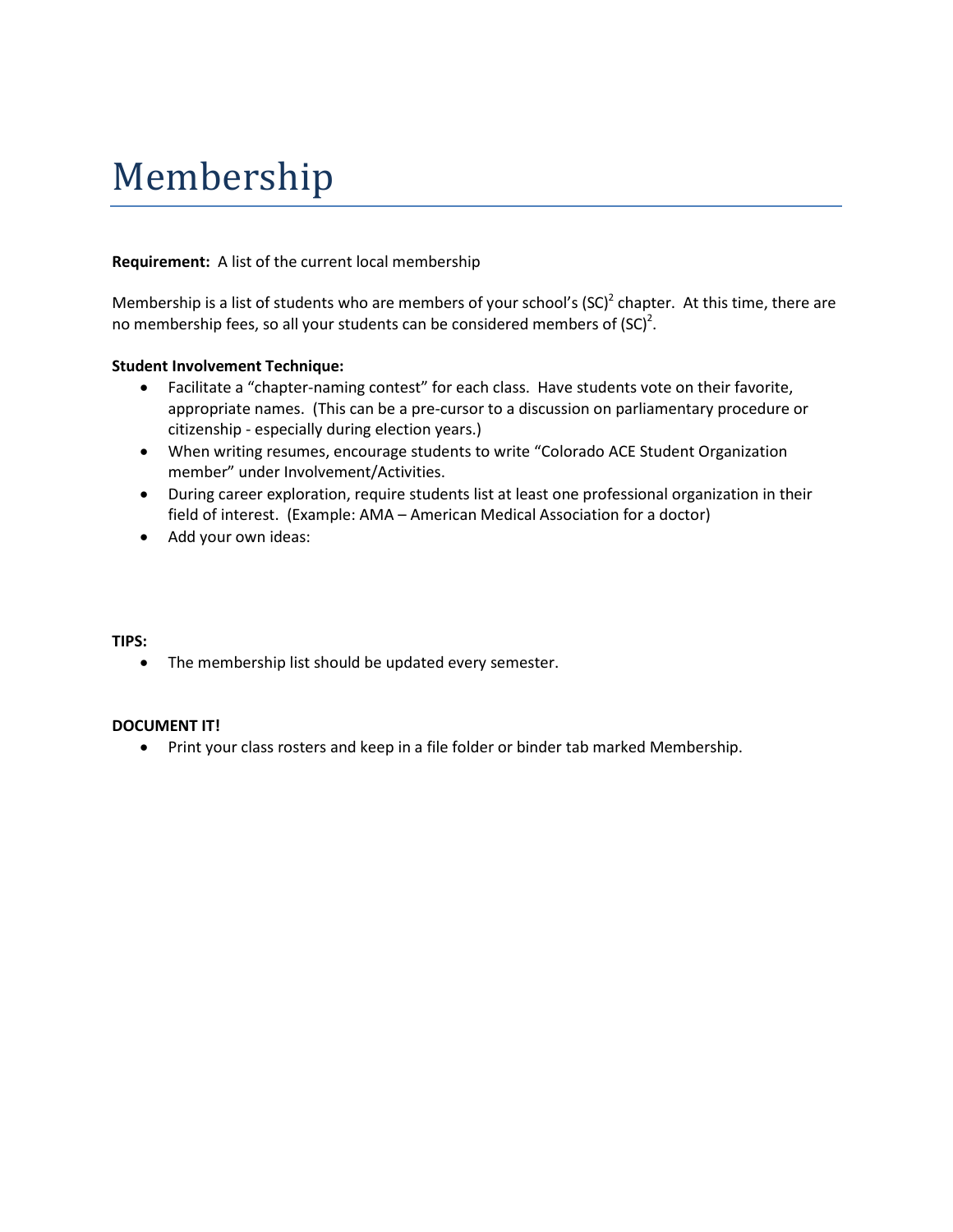## **Officers**

### **Requirement:** A list of current elected officers

Each chapter needs current, elected officers. There are some offices that are "traditional", such as President, Vice President, Secretary and Treasurer.

### **Student Involvement Technique:**

- Facilitate a teamwork activity. Examples and ideas can be found online:
	- o <http://wilderdom.com/games/>
	- o [http://www.ehow.com/info\\_7921343\\_high-school-teamwork-activities.html](http://www.ehow.com/info_7921343_high-school-teamwork-activities.html)
	- o [http://www.ehow.com/list\\_6698083\\_classroom-teamwork-games.html](http://www.ehow.com/list_6698083_classroom-teamwork-games.html)
	- o [http://www.ehow.com/list\\_6615748\\_teamwork-activities-classroom.html](http://www.ehow.com/list_6615748_teamwork-activities-classroom.html)
	- o <http://www.buzzle.com/articles/classroom-leadership-games.html>
	- o [http://www.ehow.com/way\\_5229192\\_youth-teamwork-activities.html](http://www.ehow.com/way_5229192_youth-teamwork-activities.html)
	- o Lead discussion on leadership and teamwork. Who emerged as natural leaders? Why is it important to have leaders?
- Assign a leadership essay and/or presentation. Students should define leadership and tell about a leader they admire.
- Have students define leadership, then make a list of all the ways they have been a leader. (It can be serving as the president of their class to helping their younger siblings with homework. Leadership has many faces and everyone has shown leadership in at least one way in their life.)
- Have students brainstorm a list of offices and their duties. Have students nominate or selfnominate for leadership positions. Give the students a day to campaign and give a short speech to the class on why they would make the best candidate. Hold officer elections by ballot.
- Add your own ideas:

### **TIPS:**

- To elevate the prestige of being an officer, hold an installation ceremony. Have the students plan the ceremony (maybe even at night so parents can attend?), including food. Have the officers raise their hand and pledge to fulfill the duties of their office.
- You may need to elect officers every semester.
- Remember to update the bylaws to reflect the officer titles.
- Encourage students to think of "non-traditional" offices:
	- $\circ$  Vice President of Facebook duty is to update the class Facebook page every other day
	- o Vice President of Attendance duty is to take attendance at every class period
	- o Vice President of Jokes duty is to tell a joke at the beginning of the class
	- o Vice President of Chocolate or Desserts duty is to make sure chocolate is brought to the class every week

### **DOCUMENT IT!**

• Print the list of officers and keep in a file folder or binder tab marked Officers.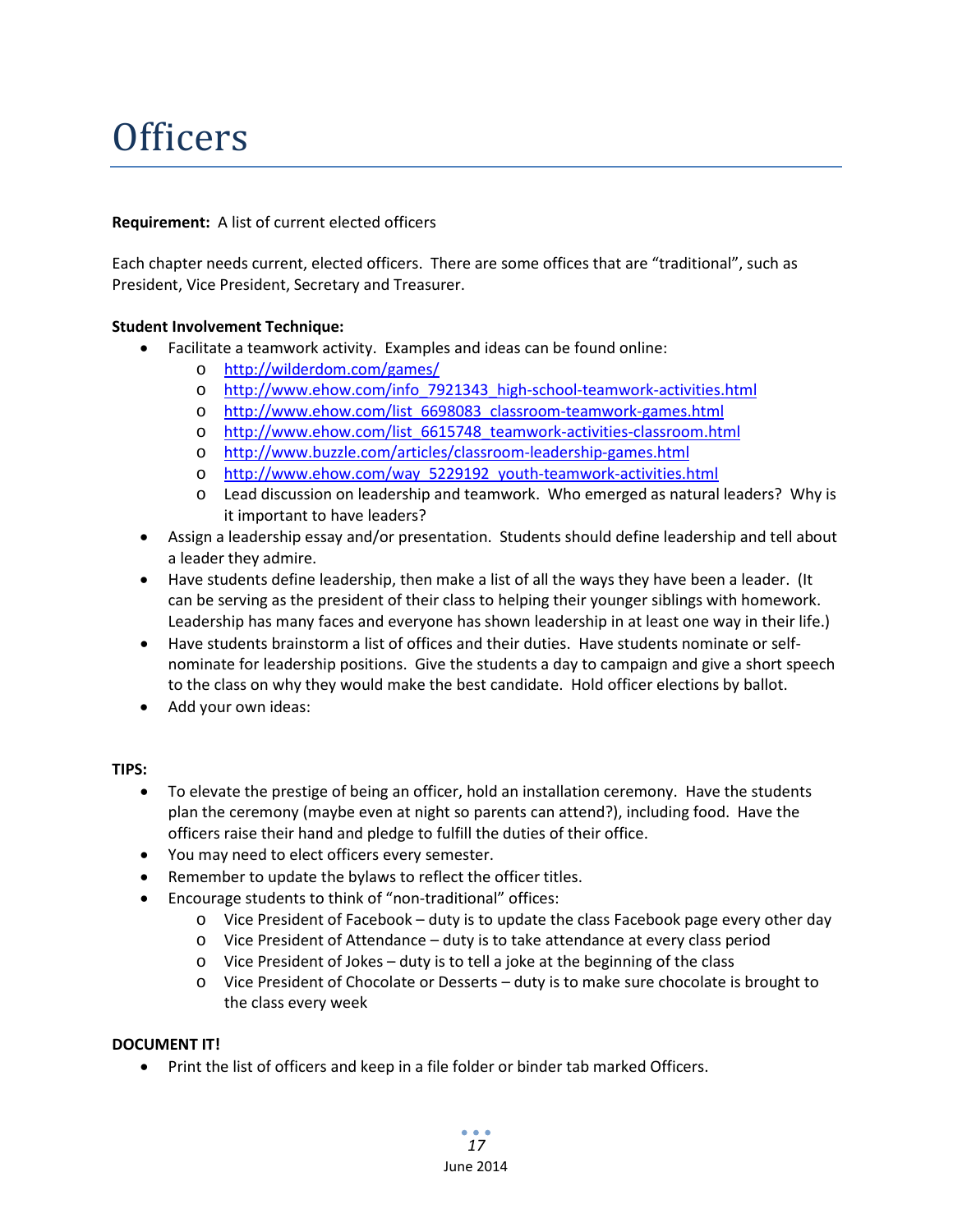## EXAMPLE DUTIES OF OFFICERS

### **President:**

- Prepare agendas for meetings
- Conduct meetings according to chapter bylaws
- Take the leadership role when working with officers and members
- Develop Program of Work and coordinate activities with chapter advisor
- Keep chapter meetings and activities on task
- Appoint committees and serve as an ex-officio member

### **Vice President:**

- Assist the president in all leadership functions
- Preside over chapter activities in the absence of the president
- Assume the duties of the president should the office be vacated
- Coordinate all committee work

### **Secretary:**

- Prepare the minutes of meetings, chapter correspondence and reports
- Help develop meeting agendas with the president
- Record the roll at all chapter meetings
- Work with the treasurer in maintaining membership data
- Read minutes and communications at chapter meetings

### **Treasurer:**

- Maintain efficient management and documentation of chapter funds
- Keep financial records neat and accurate

### **Historian:**

- Maintain a history of local chapter activities throughout the year this could be accomplished in a notebook or a slide show
- Take pictures at chapter activities

### **Reporter:**

- Submit articles to local newspapers, CTE Trends
- Coordinate publicity for chapter activities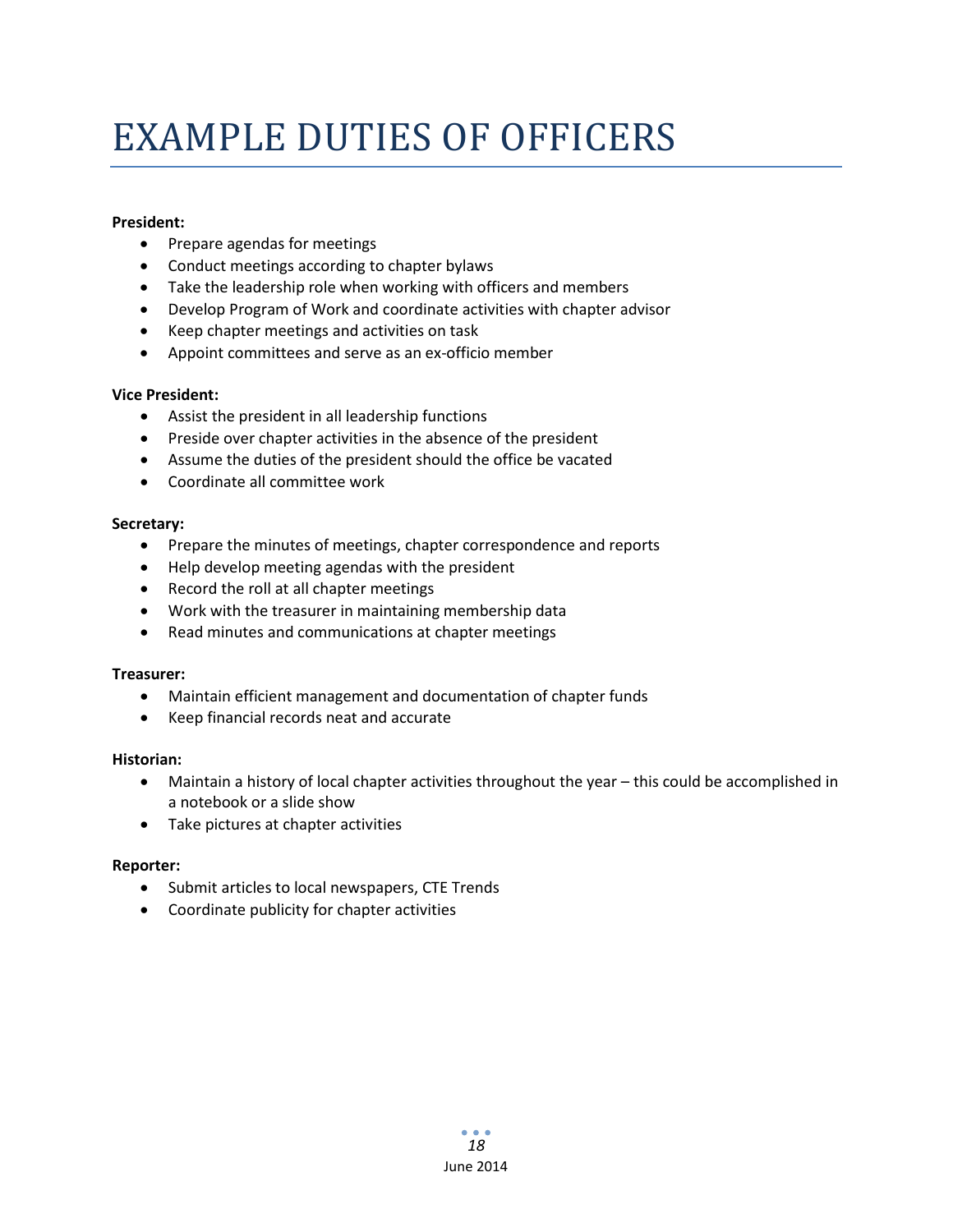## Agendas & Minutes

**Requirement:** Agendas & minutes of business meetings held by the organization for the current and prior year. At minimum the local CTSO will meet at least two times per term.

An agenda should be prepared for every meeting and distributed to all in attendance. It provides a framework for discussion. Adhering to an agenda helps to accomplish goals. A sample agenda is provided below. Chapters should tailor this format to meet their own needs. Make assignments for each person(s) responsible for each item.

When planning the agenda, first determine the overall objective for the meeting; if there is no purpose there should not be a meeting. Then, brainstorm specific items of business that need to be covered. Referring to the previous meeting's agenda, minutes, and the suggested order of business is an organized way of determining those specifics. Follow a set order of business in determining the placement of each item upon the agenda.

For informal meetings such as committee meetings, it is helpful to have a statement of the objective and a review of the agenda as the first item of business. If members know what they are to accomplish and the manner in which it is to be handled, they are more likely to achieve the set goal. Near the end, review important dates and decisions made. Always remember to thank those present for attending and participating and tell them that you look forward to seeing them at the next meeting.

### **Student Involvement Technique:**

- Introduce students to the concept of parliamentary procedure. Explain motions, seconding the motion and voting. Have students pair up and practice making motions and seconding the motion.
- Explain the purpose of an agenda and show an example agenda. Have students write their own agendas for a meeting.
- Show example meeting minutes. During a meeting (perhaps that you, as the teacher leads), have all students take minutes.
- Add your own ideas:

**TIPS:**

- Meetings should take place at a regular time. Set aside the last Friday of the month for a CTSO meeting, with the second Friday of the month set aside for committee meetings. Or, have the students vote on when to hold the CTSO meetings.
- Elected presidents and secretaries should be given a laptop (or computer just for the meeting) to keep agendas and take minutes. Save the agendas and meetings in a CTSO file, after printing. (This prevents you from having to chase down the files at a later date.)
- RESOURCE: Mastering Meetings Article: <http://www.teamtri.com/pdf/Mastering%20Meetings%20by%20TeamTRI.pdf>
- RESOURCE: Parliamentary Procedure Basics: [http://www.teamtri.com/pdf/Rule%20Like%20Robert%20-](http://www.teamtri.com/pdf/Rule%20Like%20Robert%20-%20Meet%20Bob%20by%20TeamTRI.pdf) [%20Meet%20Bob%20by%20TeamTRI.pdf](http://www.teamtri.com/pdf/Rule%20Like%20Robert%20-%20Meet%20Bob%20by%20TeamTRI.pdf)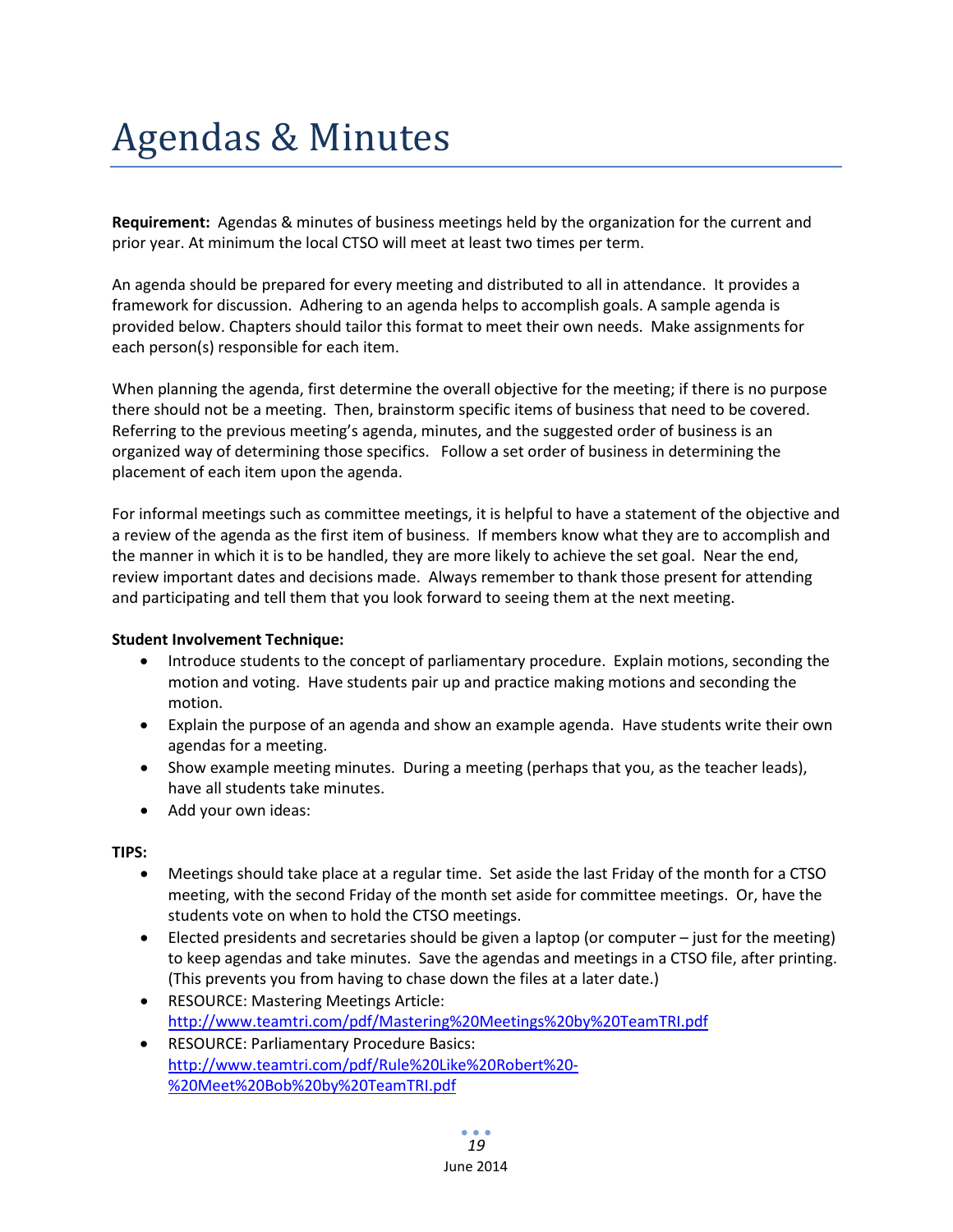### **DOCUMENT IT!**

• Print at least 2 agendas and 2 sets of minutes per term and put in the "Agendas & Minutes" CTSO folder or binder tab.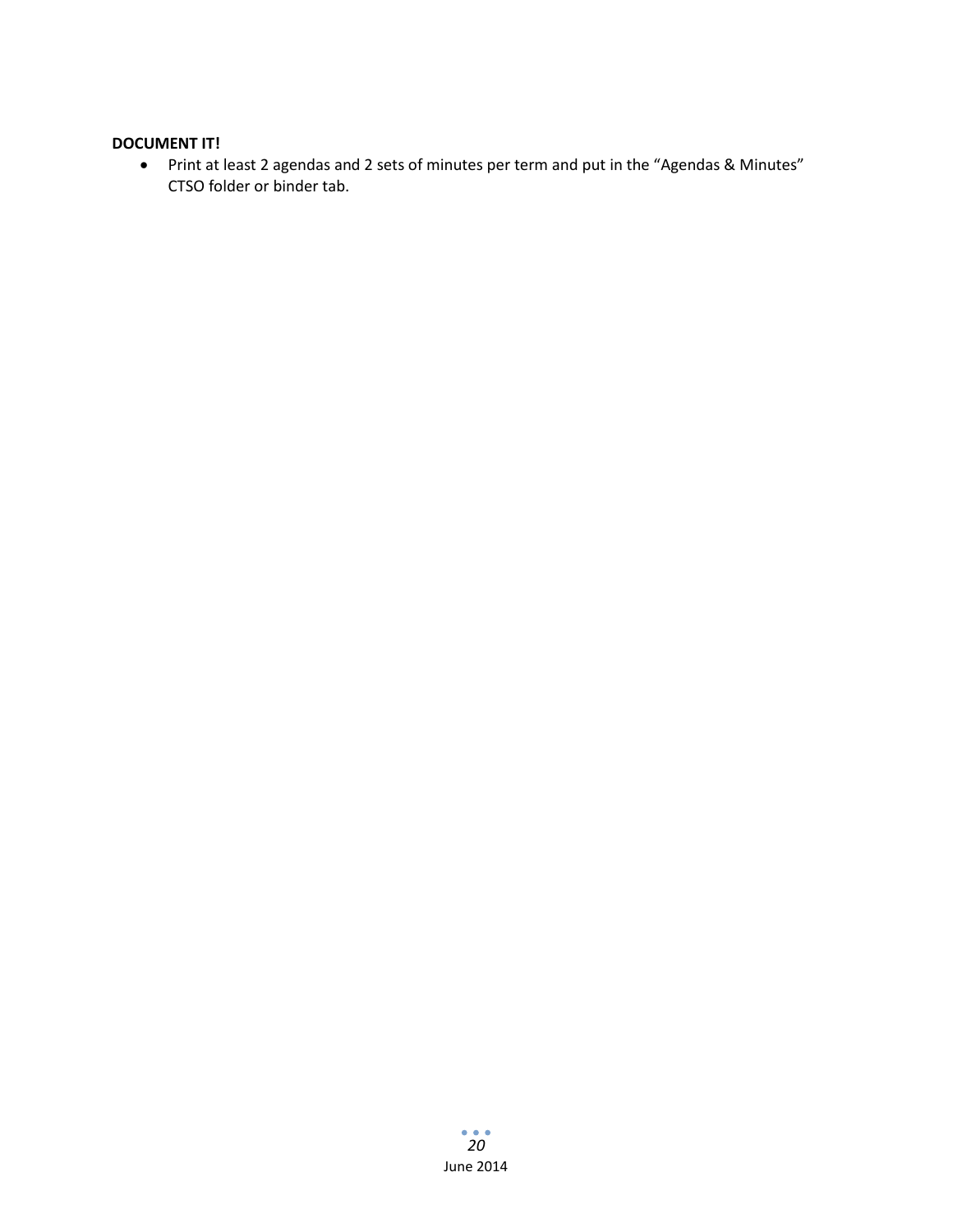### **SAMPLE AGENDA**

# **ABC High School (SC)2**

- I. Call to Order
- II. Roll Call
- III. Approval of Minutes
- IV. Financial Report
- V. Officers' Reports
- VI. Committee Reports
- VII. Unfinished Business
- VIII. New Business
- IX. Announcements
- X. Adjournment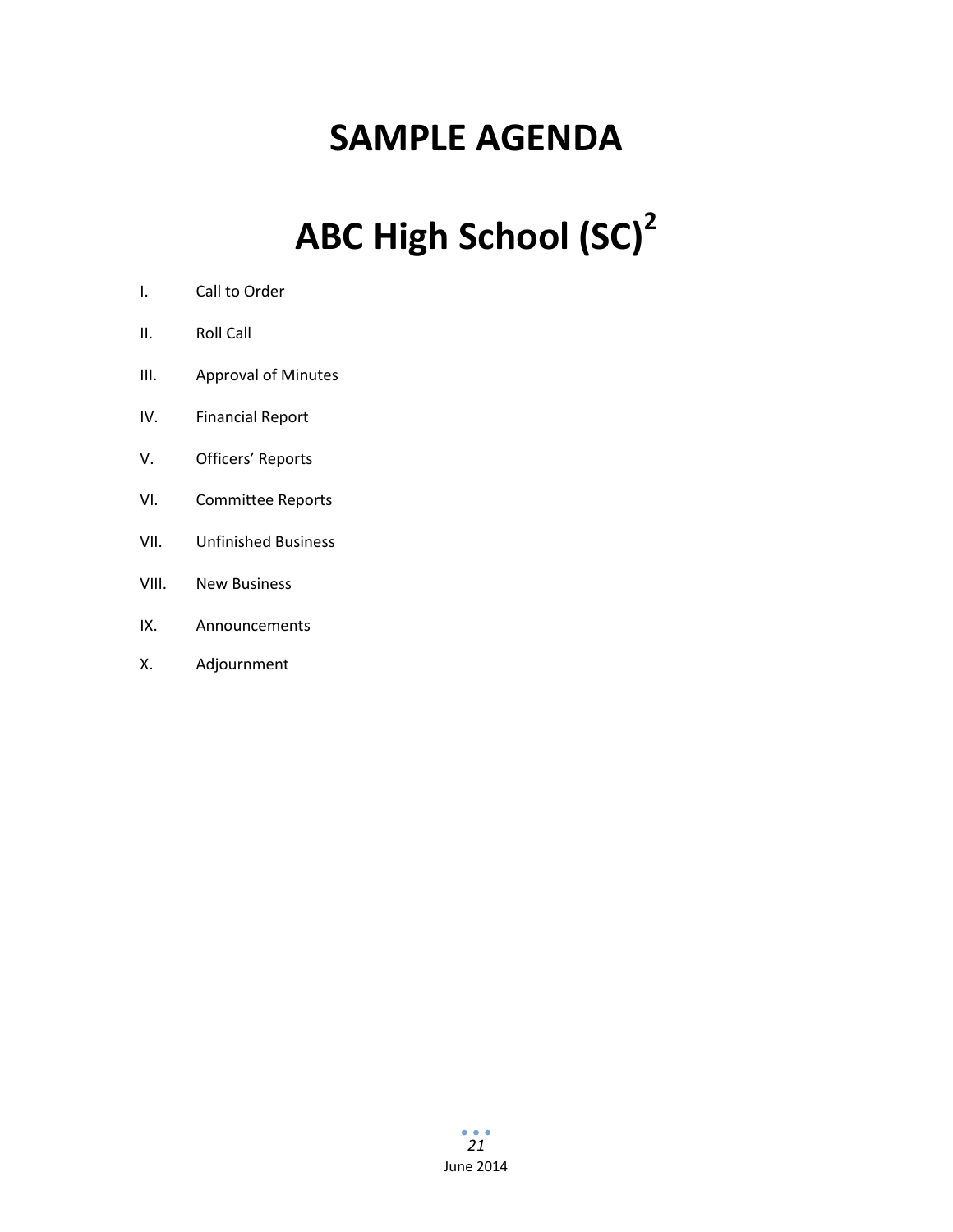### **SAMPLE AGENDA – WITH NOTES**

### **ABC High School (SC)2**

- I. Call to Order by President
- II. Roll Call by Secretary
	- a. Send around a sign-up sheet
	- b. Use as attendance for the day
- III. Approval of Minutes by Secretary
	- a. Options:
		- i. Make copies to distribute to class
		- ii. Send via e-mail to class
		- iii. Post on Facebook group
		- iv. Have the minutes projected in the front of the class
		- v. Secretary may read the minutes aloud
	- b. President asks for a motion and second for approval of minutes
	- c. President asks for the class to vote on approval
- IV. Financial Report by Treasurer
	- a. Gives any money updates Did you have a financial leadership activity? Was money collected for field trips or other activities?
- V. Officers' Reports by officers
	- a. Each officer gives an update of what's been happening, ex:
	- b. Vice President of Facebook Report "I have been updating the class group page once a week with reminders of homework. Is this helpful? What other things would you like me to post on Facebook?"
	- c. Vice President of Desserts Report "At today's meeting, Joe was assigned to bring desserts. I reminded him last night and we have Twinkies for the class to enjoy during the meeting. Thank you, Joe!"
- VI. Committee Reports by committees
	- a. Program of Work should be accomplished through committee work. Each area should have a committee, with sub-committees as necessary, ex:
	- b. Financial Leadership Activity Committee Report "The committee has been working on a Financial Leadership Activity. There will be Penny Wars between all the ACE classes to raise money for the American Cancer Society. The winning class will be treated to pizza at the end of the month."
	- c. Professional Development Committee Report "The committee is working with Mrs. Jones to set up a field trip to go to the Workforce Training Center next month."
- VII. Unfinished Business any business not finished at the previous meeting

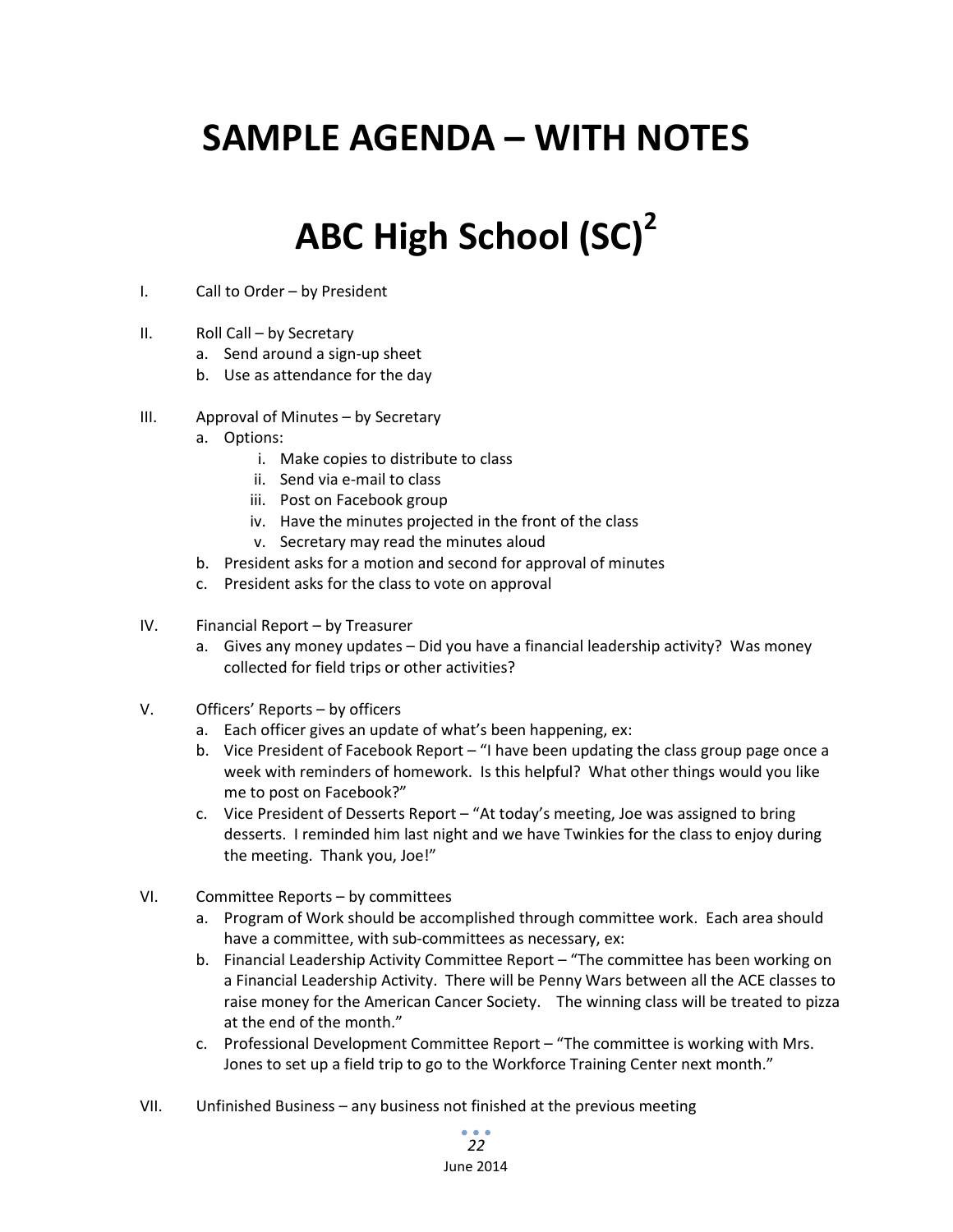- VIII. New Business any new business that has not been addressed by the officer or committee reports
- IX. Announcements class announcements or other announcements
- X. Adjournment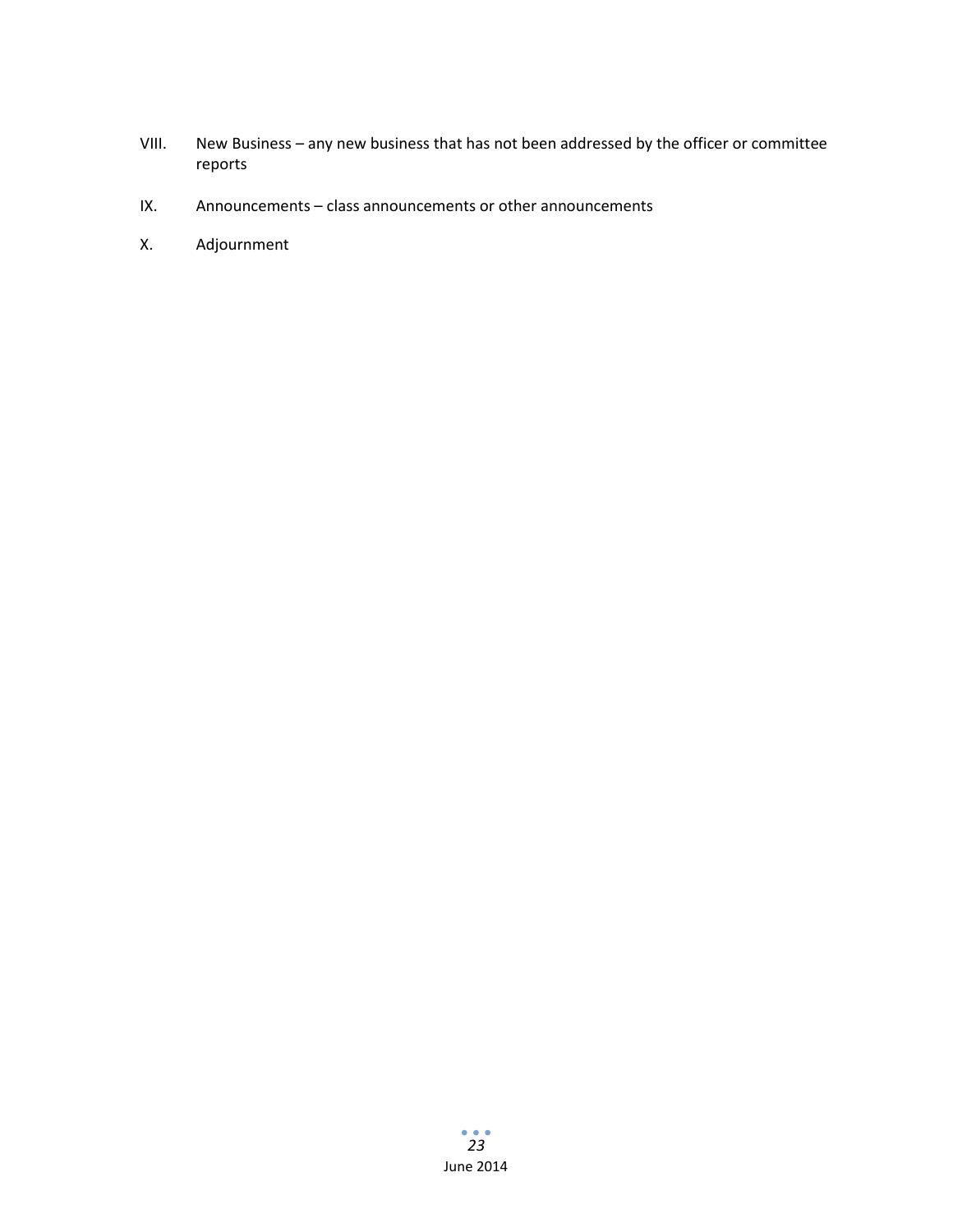### SAMPLE MEETING MINUTES

### ABC High School (SC)<sup>2</sup> Meeting Minutes

### Call to Order

President Marta Osuna called the meeting to order at 9:03 a.m. The ABC High School (SC)<sup>2</sup> meeting was held on October  $12^{th}$ , 2014 during  $2^{nd}$  period in Room 231 in ABC, Colorado.

### Roll Call

A sign-up sheet was sent around the room for attendance and is attached to these minutes.

### **Minutes**

Emily Sherwood presented the minutes from the September  $12<sup>th</sup>$  meeting by handing out copies to all students. There were no changes to the minutes. Kristy Baumgartner moved to accept the minutes as presented, Debbie Halverson seconded. The motion to accept the minutes passed.

### Financial Report

Debbie Halverson, Vice President of Finance, presented the financial report. We have \$0 in the CTSO account. If we want to order cookies at the next meeting, we will need people to either bring money in to purchase the cookies or bring the cookies in themselves.

### Officer Reports

President Marta Osuna said she's been working with the school Homecoming committee to have an ACE face painting booth at the football game. We will need volunteers to paint faces. A sign-up sheet was passed around.

Secretary Emily Sherwood has written two thank you notes for the class to sign. The thank you notes were for the guest speakers during class last week.

### Committee Reports

Social Activity Committee – the committee has proposed for the class to go to Freddy's Frozen Custard and Steakburgers before the Homecoming football game next week. After discussion, the class voted on the motion and the motion failed.

Community Service – the committee wants the whole school to bring in canned food items before Halloween to give to the local homeless shelter. The class voted on the motion to have a Canned Food Drive. The motion passed. Lisa Dicksteen, committee chair, will give an update to the class before October 20<sup>th</sup> on what needs to happen.

Conference – the committee showed the video from the 2014 ACE Student Leadership Conference. There are several competitive events and workshops at this conference. The committee talked about the competitive events and said there would be a sign-up for these events at the November meeting. The cost of the conference is \$25 per person.

Unfinished Business None.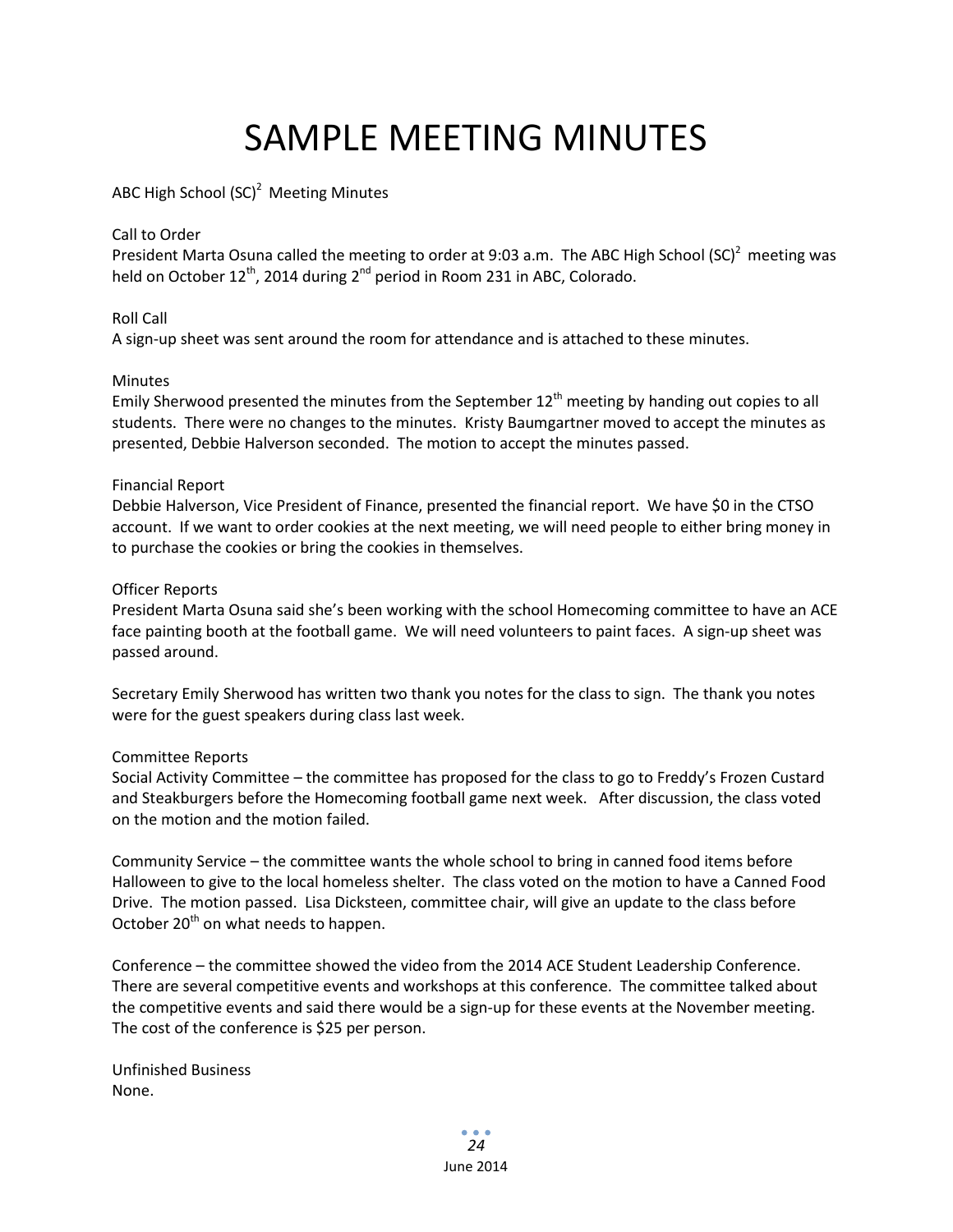New Business None.

Announcements

- Remember the guest speaker we have next Monday on interviewing. Dress in your best business interview styles.
- Remember to complete Chapter 12 Review questions to turn in to Mrs. Jones on Tuesday.
- Remember to sign-up to volunteer at the Face Painting booth at Homecoming.

Minutes Submitted by:

Emily Sherwood ABC High School (SC)<sup>2</sup> Secretary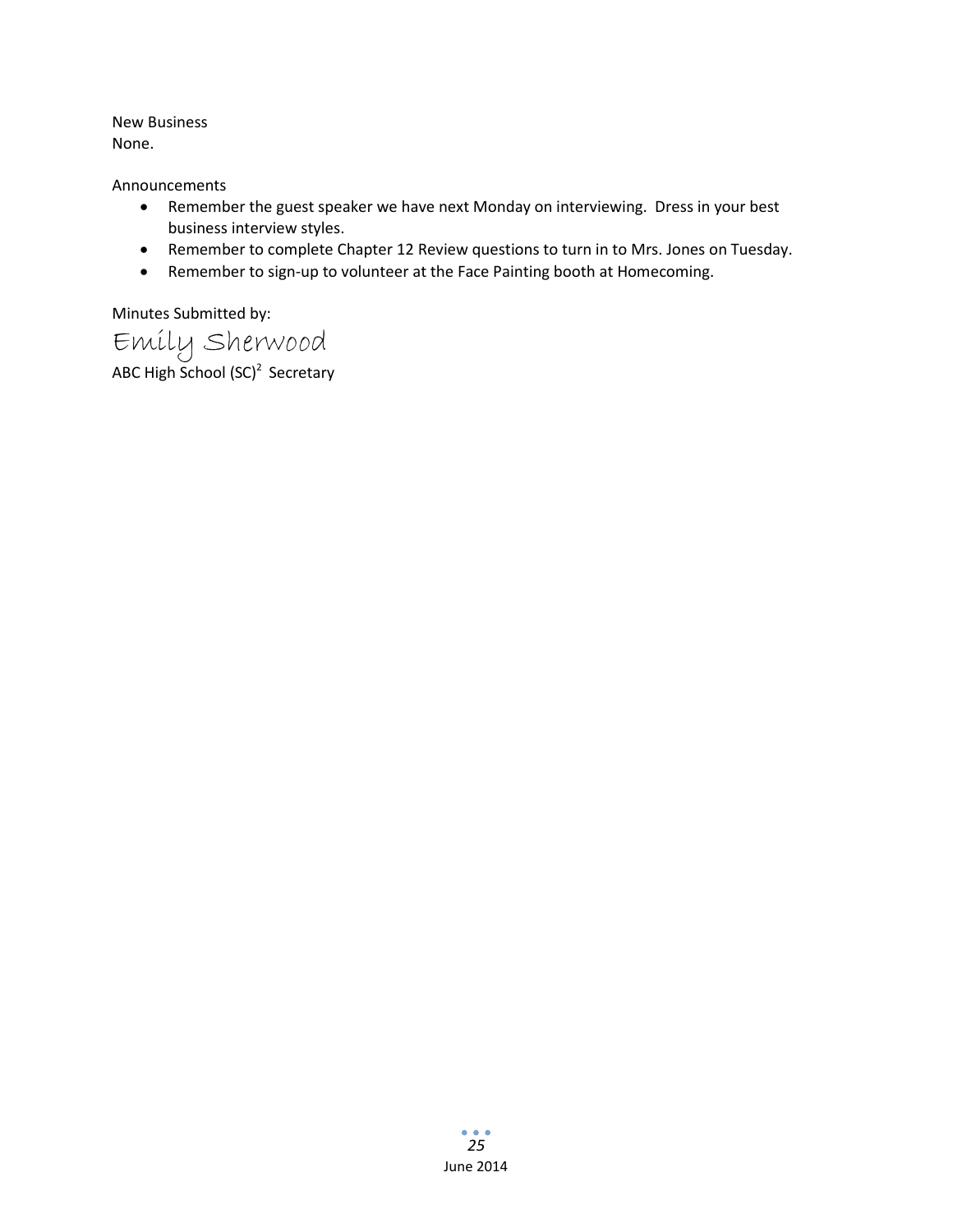## Program of Work

**Requirement:** Programs are expected to carry out a program of work by using committees to plan and carry out activities. This documentation may be as simple as a narrative describing the local chapter's involvement in their selected areas and may vary with the type of CTSO.

A Program of Work (POW) is a plan of activities for the year. A POW can look different from chapter to chapter; however, each chapter should have the following components as a part of a balanced POW:

- Professional Development
- Social Activities
- Financial Leadership Activities
- Employment
- Community Service/Service Learning
- Public Relations

### **Student Involvement Technique:**

- Split the classroom into six groups. Assign each group one of the components listed above. Give the students 10-15 minutes to brainstorm as many activities as possible to fit in their component/category. A recorder in each group should record the ideas on easels/big Post-its®. (To make it a competition, provide a prize to the team that lists the highest number of ideas.) Have each team present their ideas to the class, then post their paper on the classroom wall. Have class members vote on their top 3 ideas in each category, either by dots or numbers or stars on the paper. Lead a discussion on the top ideas in each area. Are they feasible ideas?
- Have students develop a yearly POW from the activities listed on the walls. Students may add their own ideas.
- Add your own ideas:

### **TIPS:**

- Use your completed POW for the chapter to develop your committees. Committee work and POW work can be accomplished during class time and/or as homework.
- The POW is not a static document. The POW can be ever changing, throughout the year. The POW can be the basis for your classroom. The POW can transform from a simple document to a more complicated document… meaning the POW can include timelines, tasks, assignments, etc.
- *Financial Responsibility Note: Chapters must follow district policies for collection and disbursement of all funds. Accurate financial records are a must. Check with your school district for these policies.*

### **DOCUMENT IT!**

- Print the yearly POW and file in the Program of Work file folder or binder tab.
- Requirement: Documentation that the CTSO is co-curricular. Evidence should include examples of how the CTSO activities and program of work is integrated into the daily curricular plan, i.e. class syllabus.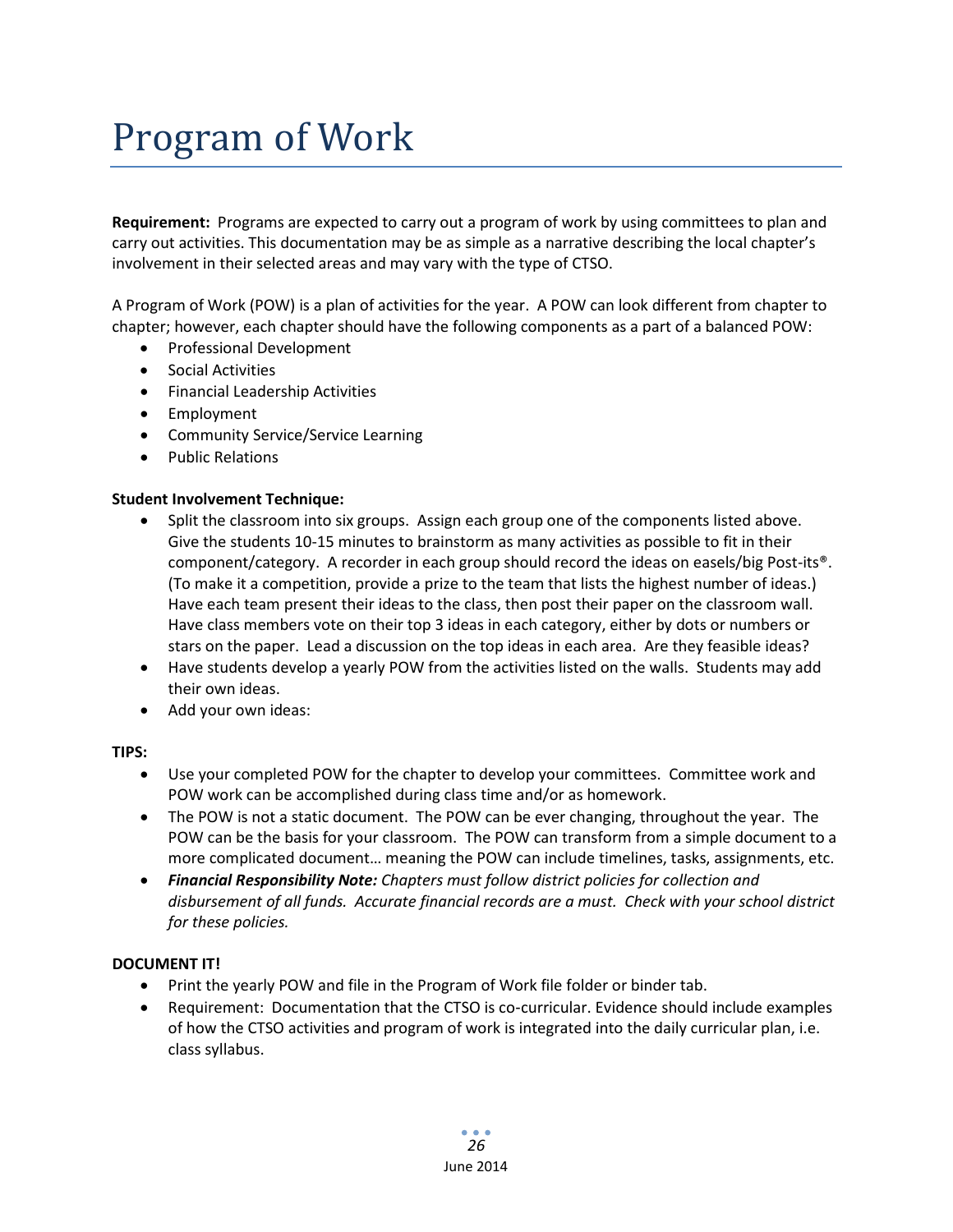## **Simple List of Brainstormed Program of Work (POW) Activities**

Professional Development

- Field trips
- Guest speakers
- Career Fair

### Social Activities

- Pizza Party
- Classroom potluck
- Attend a school sporting event as a class

Financial Leadership Activities

- Product sales
- Silent Auction
- Butter Braids/Cookie Dough sales

### Employment

- Resume writing workshop
- Mock interviews
- Peer reviews of cover letters

Community Service/Service Learning

- Relay for Life (or other walks for a cause)
- Drives (Canned food, coat, blood, etc.)
- Work in a soup kitchen or food pantry/bank

Public Relations

- Setting up a Facebook page
- Writing an article for the schools newspaper
- Presenting to the school board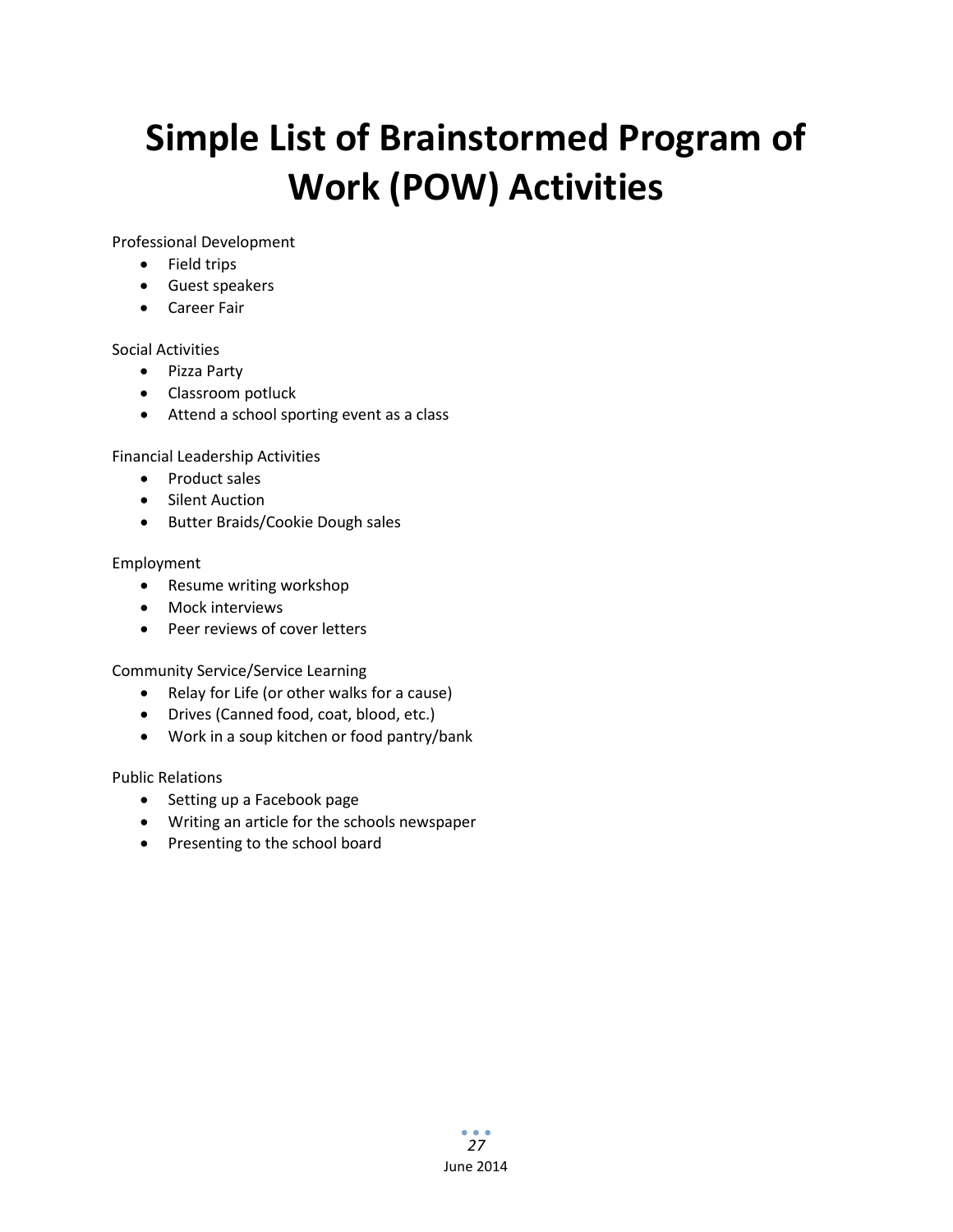| <b>Sample Program of Work</b>                                                             |                                                                                                         |  |
|-------------------------------------------------------------------------------------------|---------------------------------------------------------------------------------------------------------|--|
| <b>ABC High School (SC)<sup>2</sup></b>                                                   |                                                                                                         |  |
| August                                                                                    | February                                                                                                |  |
| Ice Cream Social (Social Activity)                                                        | Valentine's Day Flower Sale (Financial<br>Leadership Activity)                                          |  |
| September                                                                                 | March                                                                                                   |  |
| Set up Class Facebook page (Public<br>٠<br>Relations)                                     | Career Portfolios due (Employment<br>$\bullet$<br>Activity - use Career Planning Competitive<br>Event)  |  |
| October                                                                                   | April                                                                                                   |  |
| Career Guest Speaker (Professional<br>$\bullet$<br>Development Activity)                  | ACE Student Leadership Conference in<br>Denver                                                          |  |
| November                                                                                  | May                                                                                                     |  |
| <b>Canned Food Drive (Community Service</b><br>Activity)<br><b>ACE Teacher Conference</b> | Presentation to the School Board (Public<br>Relations Activity, Professional<br>Development Activity)   |  |
| December                                                                                  | June                                                                                                    |  |
| Cookie Dough Sales (Financial Leadership<br>Activity)                                     | <b>Graduation Open House for Graduates</b><br>$\bullet$<br>(Public Relations Activity, Social Activity) |  |
| January                                                                                   | July                                                                                                    |  |
| Mock Interviews (Employment Activity)                                                     | <b>CACTE Professional Development Summit</b>                                                            |  |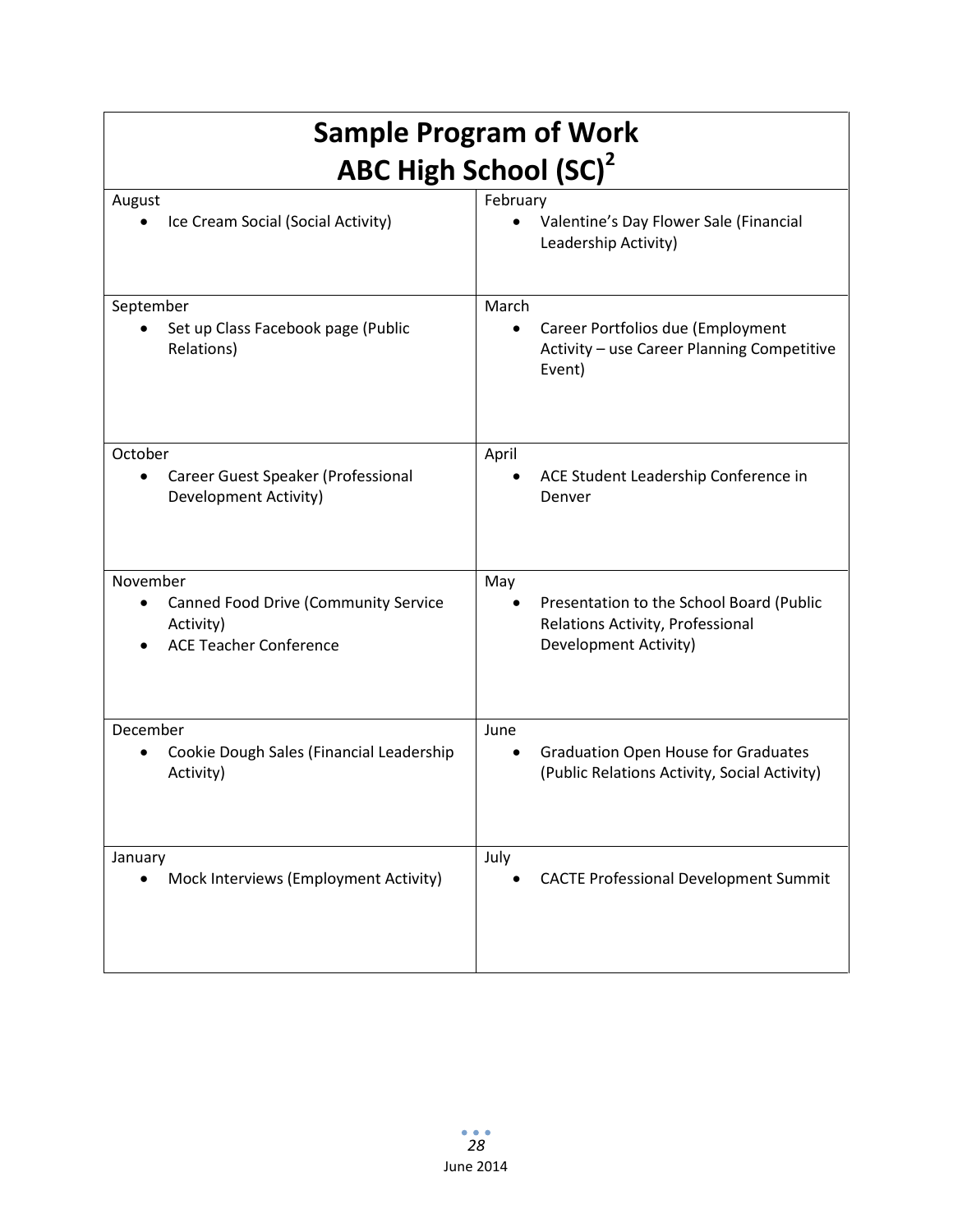| <b>Program of Work</b> |          |
|------------------------|----------|
| August                 | February |
|                        |          |
|                        |          |
|                        |          |
|                        |          |
| September              | March    |
|                        |          |
|                        |          |
|                        |          |
|                        |          |
| October                | April    |
|                        |          |
|                        |          |
|                        |          |
|                        |          |
| November               | May      |
|                        |          |
|                        |          |
|                        |          |
|                        |          |
| December               | June     |
|                        |          |
|                        |          |
|                        |          |
|                        |          |
| January                | July     |
|                        |          |
|                        |          |
|                        |          |
|                        |          |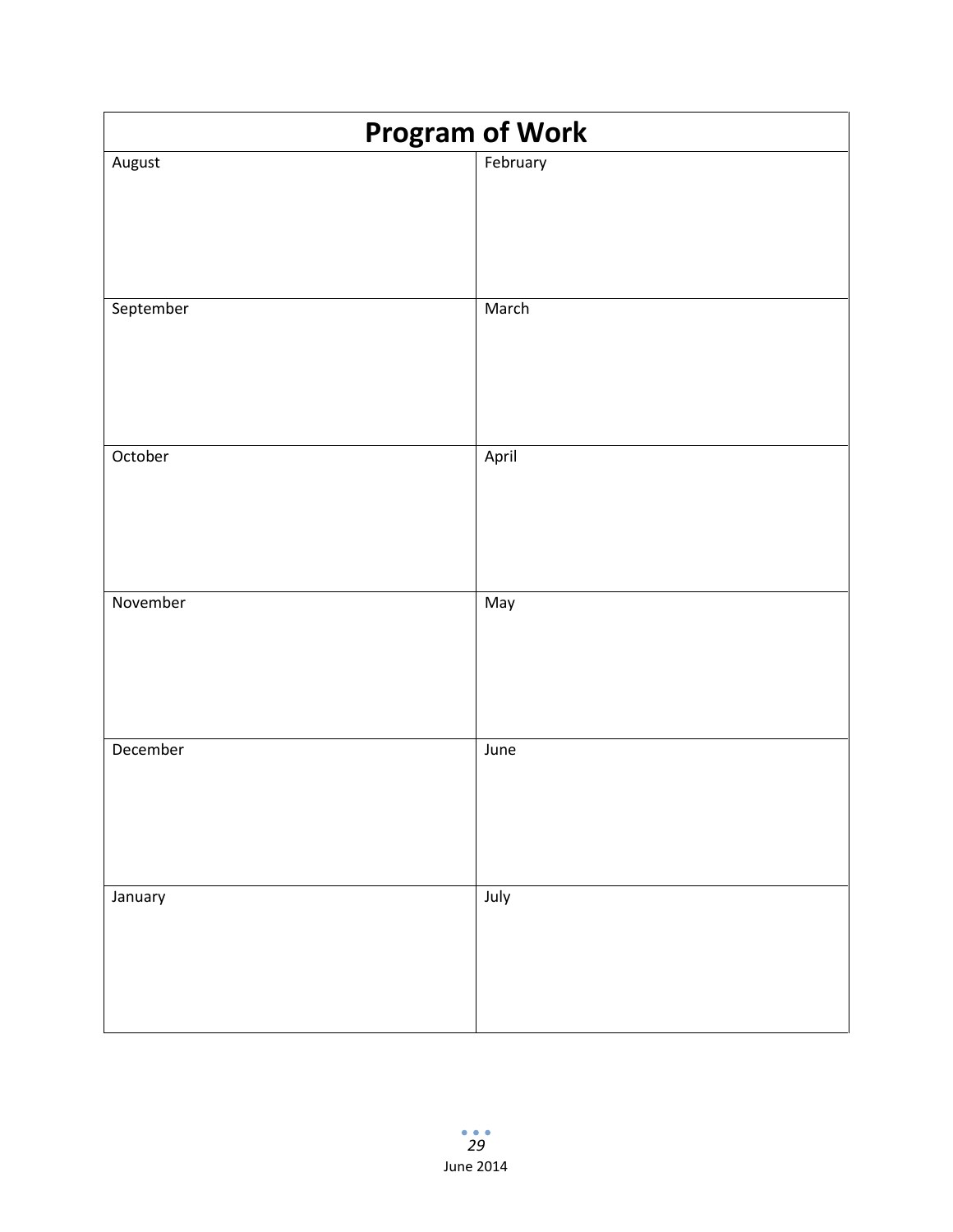# (SC)<sup>2</sup> Student Leadership Conference

An annual  $(SC)^2$  Student Leadership Conference is currently in place. This conference usually happens as a one day event in April in the Denver area. The conference includes competitive events, keynote speakers and workshops for attendees. Attendance at the  $(SC)^2$  Student Leadership Conference is not a mandate; rather, an exciting adventure for your students. The  ${(\text{SC})}^2$  Student Leadership Conference is an event that provides professional development and recognition opportunities for your students.

Current Events:

- Career Planning
- Employment Dynamics: Customer Service
- Employment Dynamics: You're the Boss
- Entrepreneurship
- Event Planning
- Interviewing
- Job Application
- Personal Finance

These events can be used as classroom projects or as a natural outgrowth of the students' interests. Guidelines and (SC)<sup>2</sup> Student Leadership Conference information can be found online at the Colorado  $(SC)^2$  website: http://www.coloradostateplan.com/ACE\_CTSO.htm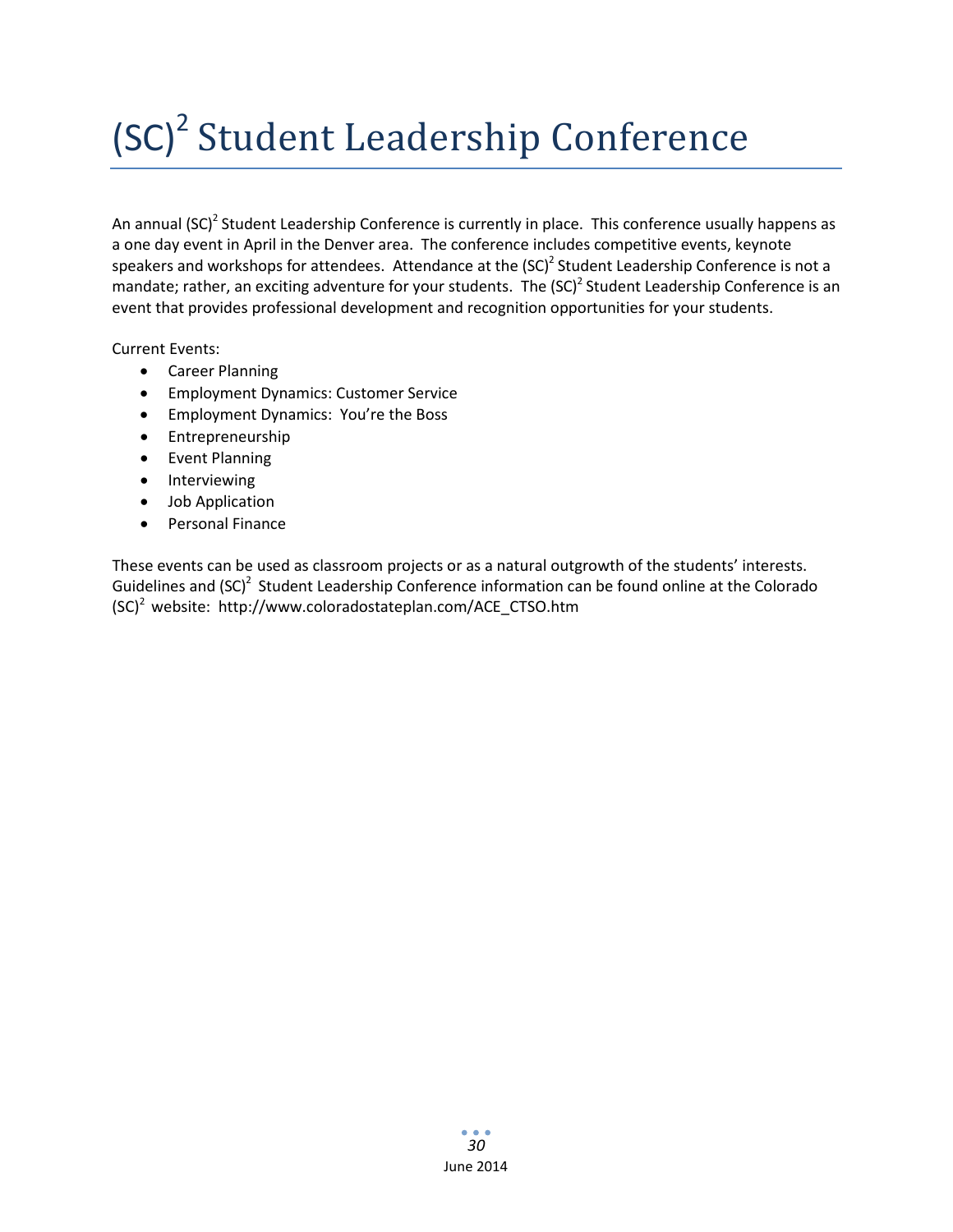## Becoming a Chapter

(SC)<sup>2</sup> isn't meant to be an "additional item" for the teacher to check off a list. Your (SC)<sup>2</sup> chapter begins with the beginning of the school year. Your (SC)<sup>2</sup> chapter is as active as you make it.  $(SC)^2$  can be a powerful instructional tool for your students. CTSO activities can bring lessons to life like never before.

To become a recognized (SC)<sup>2</sup> Chapter, please complete the chapter application on the following page.